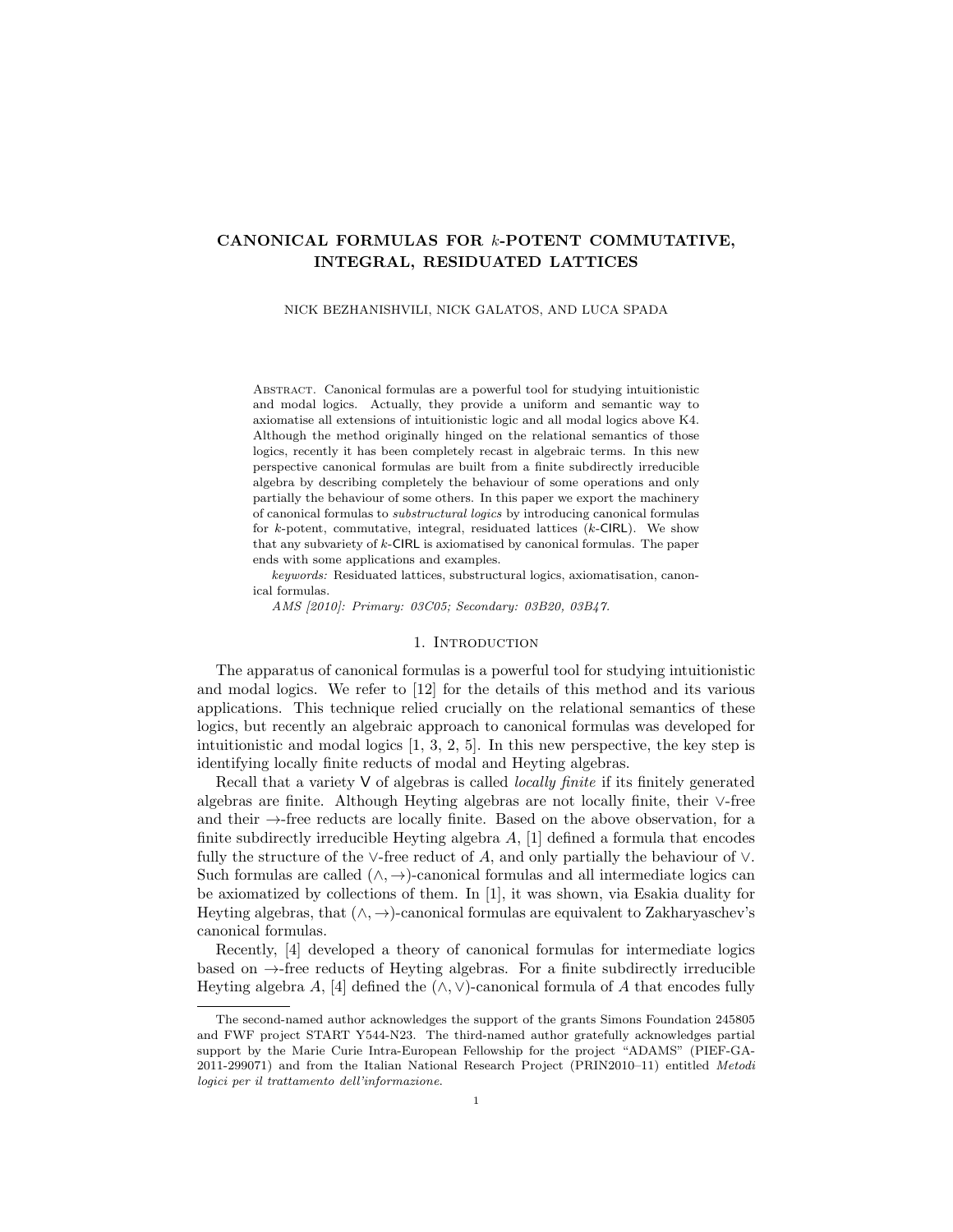the structure of the  $\rightarrow$ -free reduct of A, and only partially the behavior of  $\rightarrow$ . One of the main results of [\[4\]](#page-18-5) is that each intermediate logic is axiomatisable by (∧, ∨)-canonical formulas.

The study of  $(\wedge, \rightarrow)$ -canonical formulas and  $(\wedge, \vee)$ -canonical formulas leads to new classes of logics with "good" properties. In particular,  $(\wedge, \rightarrow)$ -canonical formulas give rise to *subframe formulas* and  $(\wedge, \vee)$ -canonical formulas to *stable formulas*. These are the formulas that encode only the  $(\wedge, \rightarrow)$  and  $(\wedge, \vee)$ -structures of A, respectively. Subframe logics and stable logics are intermediate logics axiomatisable by subframe and stable formulas, respectively. There is a continuum of subframe and stable logics and all these logics have the finite model property [\[12,](#page-18-0) Ch. 11] and [\[4\]](#page-18-5). Stable modal logics also enjoy the bounded proof property [\[8\]](#page-18-6).

The algebraic approach to canonical formulas opens the way to exporting this method to other non-classical logics where relational semantics have not yet been developed. In this paper we make the first steps in this direction by introducing canonical formulas for a k-potent and commutative extension of the Full Lambek calculus FL. A proof theoretic presentation of the basic substructural logic FL is obtained from Gentzen's sequent calculus for intuitionistic logic by removing all structural rules (exchange, weakening and contraction). A substructural logic is then any axiomatic extension of the system FL. The logic  $FL_{ew}^k$  under investigation in this paper is an extension of FL that satisfies exchange, weakening plus the k-potency axiom:

$$
\underbrace{\varphi\cdot\ldots\cdot\varphi\leftrightarrow\varphi\cdot\ldots\cdot\varphi}_{k\text{ times}}.
$$

Relational semantics have been developed for FL in [\[17\]](#page-18-7) and have been used effectively to establish a series of results, usually relying on insights from proof theory; see for example [\[13,](#page-18-8) [14,](#page-18-9) [15\]](#page-18-10). However, due to the lack of distributivity they are not amenable directly and easily to some of the methods used in Kripke semantics for intuitionistic logic; for example, due to the lack of distributivity, relational semantics for FL need to be two-sorted, namely have two sets of possible worlds. In other words, no standard Kripke-style semantics exists for  $\mathsf{FL}_{ew}^k$ , thus making the algebraic methods used here a natural tool for our study.

The algebraic semantics of substructural logics, known as (pointed) residuated lattices were introduced in the setting of algebra well before the connection to logic was established. Residuated lattices appeared first as lattices of ideals of rings, while other examples include lattice-ordered groups and the lattice of all relations on a set. In view of their connection to substructural logics, certain varieties of residuated lattices constitute algebraic semantics for logics such as relevance logic, linear logic, many-valued logic, Hajek's basic logic and intuitionistic logic (in the form of Heyting algebras) to mention a few. They are also related to mathematical linguistics, to  $C^*$ -algebras and to theoretical computer science. See [\[18\]](#page-18-11) for more on residuated lattices and substructral logics.

In this paper we introduce  $(\vee, \cdot, 1)$ -canonical formulas for commutative, integral,  $k$ -potent residuated lattices  $(k$ -CIRL); see definition [3.5.](#page-7-0) These formulas encode the  $(\vee, \cdot, 1)$ -structure of a subdirectly irreducible k-CIRL-algebra fully and the structure of  $\rightarrow$  and  $\land$  only partially. The key property that makes our machinery work is that the  $(\vee, \cdot, 1)$ -reducts of k-CIRL-algebras are locally finite [\[10\]](#page-18-12). In theorem [3.11](#page-10-0) we show that every extension of  $\mathsf{FL}^k_{ew}$  is axiomatisable by such formulas; the main tool towards this result is theorem [3.4,](#page-7-1) that associates to any formula in the language of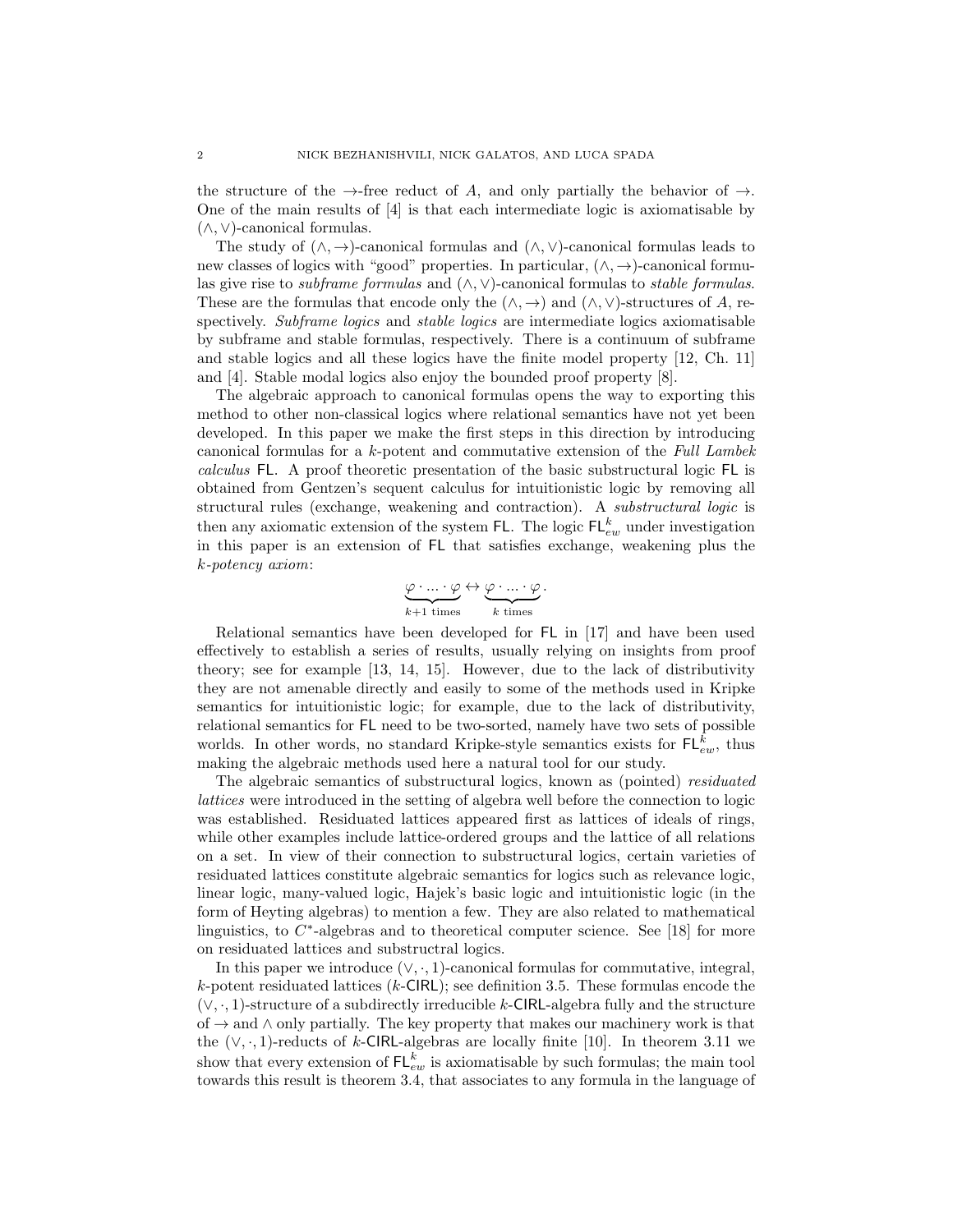residuated lattices, an equivalent (finite) set of  $(\vee, \cdot, 1)$ -canonical formulas. The two remaining sections are devoted to applications. In section [4](#page-11-0) we study logics whose corresponding classes of subdirectly irreducible algebras are closed under  $(\vee, \cdot, 1)$ subalgebras. We call such logics stable, and in theorem [4.7](#page-13-0) we show that all of them have the finite model property and are axiomatised by special  $(\vee, \cdot, 1)$ -canonical formulas. In section [5](#page-15-0) we give alternative axiomatisations via,  $(\vee, \cdot, 1)$ -canonical formulas, of some well-known logics extending  $\mathsf{FL}_{ew}^k$ .

In [\[13,](#page-18-8) [15\]](#page-18-10) a hierarchy of formulas in the language of FL was introduced together with tools for investigating axiomatic extensions of FL that fall within the first three levels of the hierarchy. There has been partial success with the study of the fourth level, but no progress has been made in the fifth level and up. It follows from the results in this paper that every extension of  $FL_{ew}^k$  can be axiomatised by formulas within the first four levels of the hierarchy, thus providing hope for their thorough understanding.

### 2. Preliminaries

In this section we recall the definition of (commutative) residuated lattices together with some of their basic properties needed in the reminder of the paper. We start by fixing some notation for standard concepts in universal algebra.

**Definition 2.1** (Free algebras and valuations). Given a variety of algebras  $V$  we denote by  $\mathscr{F}_{V}(\kappa)$  the free algebra with  $\kappa$  free generators in V. When V is clear from the context we will omit it and simply write  $\mathscr{F}(\kappa)$ . Considering free *n*-generated algebras as the Lindenbaum-Tarski algebras of provably equivalent classes of formulas in n variables, we identify the free generators of  $\mathscr{F}(n)$  with the propositional variables  $X_1, ..., X_n$ .

Given an algebra A in a variety  $V$ , a  $V-valueation$  (henceforth simply valuation) into A is any V-homomorphism form the free algebra  $\mathscr{F}(\omega)$  into A. Valuations into A and assignments sending the free generators of  $\mathscr{F}(\omega)$  into elements of A are in bijection.

In this article we shall mostly need to consider a finite number  $n$  of variables, so by an abuse of notation, we shall also call valuation into A any V-homomorphism from  $\mathcal{F}(n)$  into A. It remains tacitly understood that any extension of such a homomorphism to the algebra  $\mathscr{F}(\omega)$  would suit our needs.

We now turn to a brief description of the algebraic semantics of substructural logics. Recall that FL is obtained from Gentzen calculus LJ by dropping the structural rules. Notice that in this way, one ends up with non-equivalent ways of introducing connectives in the calculus. This entails that a suitable language for FL is given by two conjunctions  $\cdot$  and  $\wedge$ , a disjunction  $\vee$  (strong conjunction  $\cdot$  distributes over  $\vee$ , but the *lattice* conjunction ∧ does not), two implications  $\leftarrow$ ,  $\rightarrow$ , and two constants  $\underline{0}, \underline{1}$ ; extensions with two additional constants  $\underline{\top}, \underline{\bot}$  for the bounds are also considered.

The equivalent algebraic semantics [\[9\]](#page-18-13) of FL is given by the class of (pointed) residuated lattices (see [\[18\]](#page-18-11) for more details). The associated translations between formulas of the logic and equations of the variety is given by the maps

$$
\phi \qquad \longrightarrow \qquad (1 \leq \phi),
$$
  
\n
$$
(s = t) \qquad \longrightarrow \qquad (s \leftrightarrow t).
$$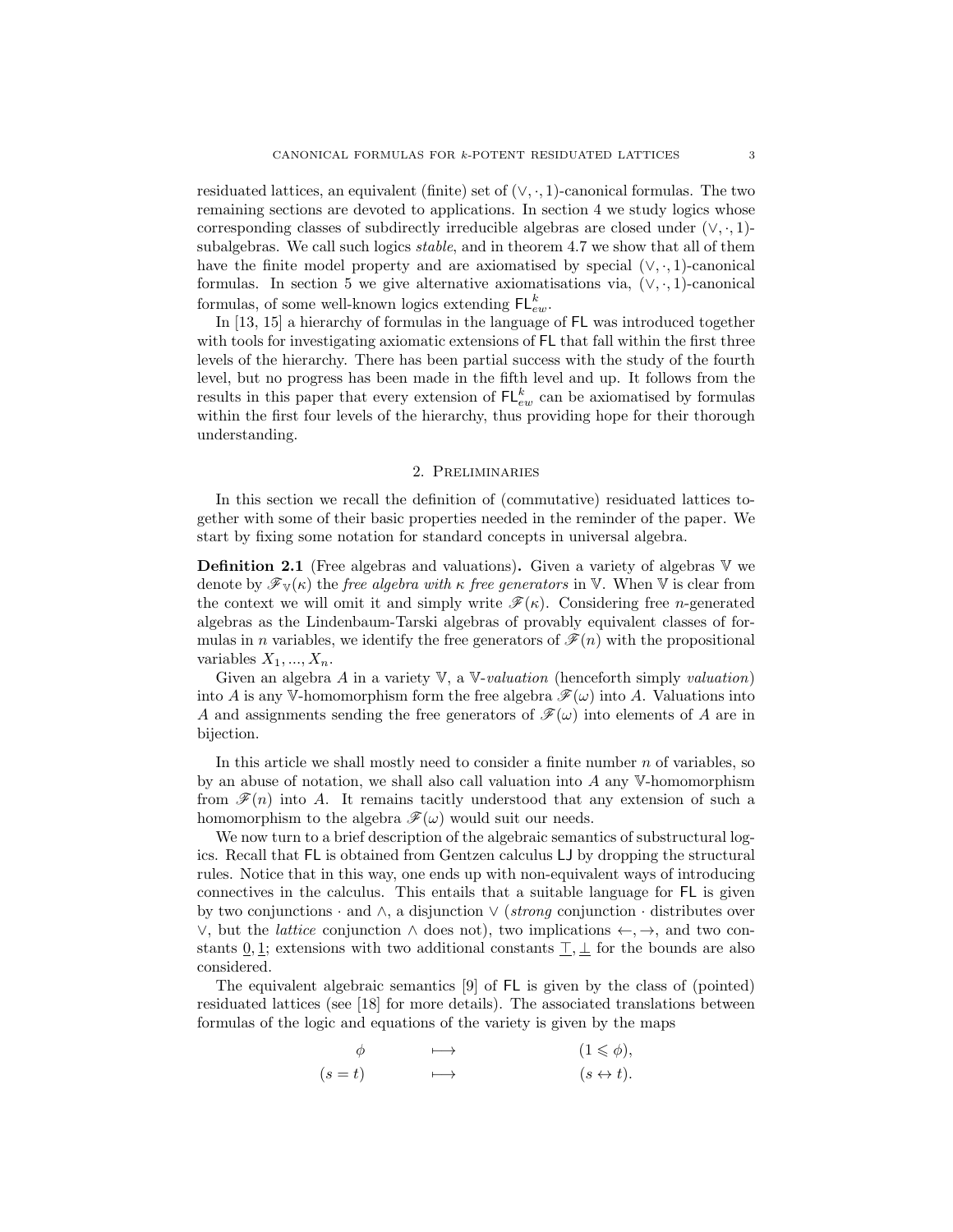Here we identify logical connectives by the corresponding operation symbols in algebra, and logical propositional formulas with algebraic terms. Further, since we will be concerned only with extensions that include exchange, only one implication is needed, so we give our definitions in this simpler setting.

Definition 2.2 (Residuated lattices). A commutative residuated lattice is an algebra  $\langle A, \cdot, \to, \wedge, \vee, 1 \rangle$  such that

- (1)  $\langle A, \cdot, 1 \rangle$  is a commutative monoid i.e.,  $\cdot$  is commutative, associative and has 1 as neutral element.
- (2)  $\langle A, \wedge, \vee \rangle$  is a lattice.
- $(3) \rightarrow$  is the residual of  $\cdot$ , i.e.,

$$
x \cdot y \leqslant z \quad \text{ iff } \quad y \leqslant x \to z,
$$

where  $x \leq y$  is an abbreviation for  $x \wedge y = x$ .

A residuated lattice is called:

- a) bounded if in the order  $\leq$  there exist a largest and a least element, denoted by > and ⊥, respectively,
- b) *integral* if it is bounded and  $\top = 1$ .

A pointed residuated lattice is an expansion of a residuated lattice with an additional constant 0. The constant can be evaluated in an arbitrary way and is used to define the operation of negation.

Notice that despite the presentation given above, residuated lattices form a variety (see [\[18,](#page-18-11) Theorem 2.7] for an equational axiomatisation). One can also easily see that multiplication preserves the order and that it actually distributes over join. If a is an element of a residuated lattice, we write  $a^k$  for the k-fold product  $a \cdot ... \cdot a$ and  $a \leftrightarrow b$  for  $(a \to b) \land (b \to a)$ .

Since residuated lattices form the algebraic semantics of FL, an immediate application of [\[9,](#page-18-13) Theorem 4.7] tells us that all substructural logics are algebraizable and their equivalent algebraic semantics correspond to subvarieties of (pointed) residuated lattices. In particular, if  $\mathsf{L}$  and  $\mathbb{V}_{\mathsf{L}}$  are a logic and a variety that correspond in this way, we have that, for any propositional formula/term  $\phi$ ,  $\mathsf{L} \vdash \phi$  iff  $\mathbb{V}_{\mathsf{L}} \models \phi = 1$ . Here, as usual, the former means that  $\phi$  is a theorem of the logic L, while the latter means that  $A \models \phi = 1$  for each  $A \in \mathbb{V}_\mathsf{L}$ .

If A is a residuated lattice, v a valuation on A, and  $\varphi(X_1, ..., X_n)$  is a formula in the language of FL, we will henceforth write  $A \not\models v(\varphi(X_1, ..., X_n))$  for  $A \models v(\varphi) \neq \emptyset$  $1_A$ , namely for  $A, v \models \varphi \neq 1$ . We will write  $A \not\models \varphi(X_1, ..., X_n)$  if there exists a valuation v such that  $A \not\models v(\varphi(X_1, ..., X_n)).$ 

In this article we will be mainly concerned with the calculus  $\mathsf{FL}^k_{ew}$  which is given by FL plus exchange  $\varphi \cdot \psi \leftrightarrow \psi \cdot \varphi$ , weakening  $\phi \leftrightarrow (\phi \wedge 1)$  and  $k$ -potency  $\phi^k \leftrightarrow \phi^{k+1}$ . The equivalent algebraic semantics for  $\mathsf{FL}_{ew}^k$  is provided by (pointed) *commutative*  $(x \cdot y = y \cdot x)$ , integral  $(x \le 1)$ , k-potent $(x^k = x^{k+1})$  residuated lattices; such a class of structure will be denoted by k-CIRL. Since the results of this paper work independently of the inclusion or not of the constant 0 in the type we will be informal and drop the adjective 'pointed' when we refer to the algebraic semantics for  $\mathsf{FL}^k_{ew}$ , relying on the reader to fix the correct type on the algebraic or the logical side (so one may consider either pointed residuated lattices or  $\mathsf{FL}_{ew}^k \leqslant$  without 0).

**Notation 2.3.** We will denote by k-CIRL the varieties of k-potent, commutative, integral, residuated lattices for  $k$  ranging among natural numbers. We will write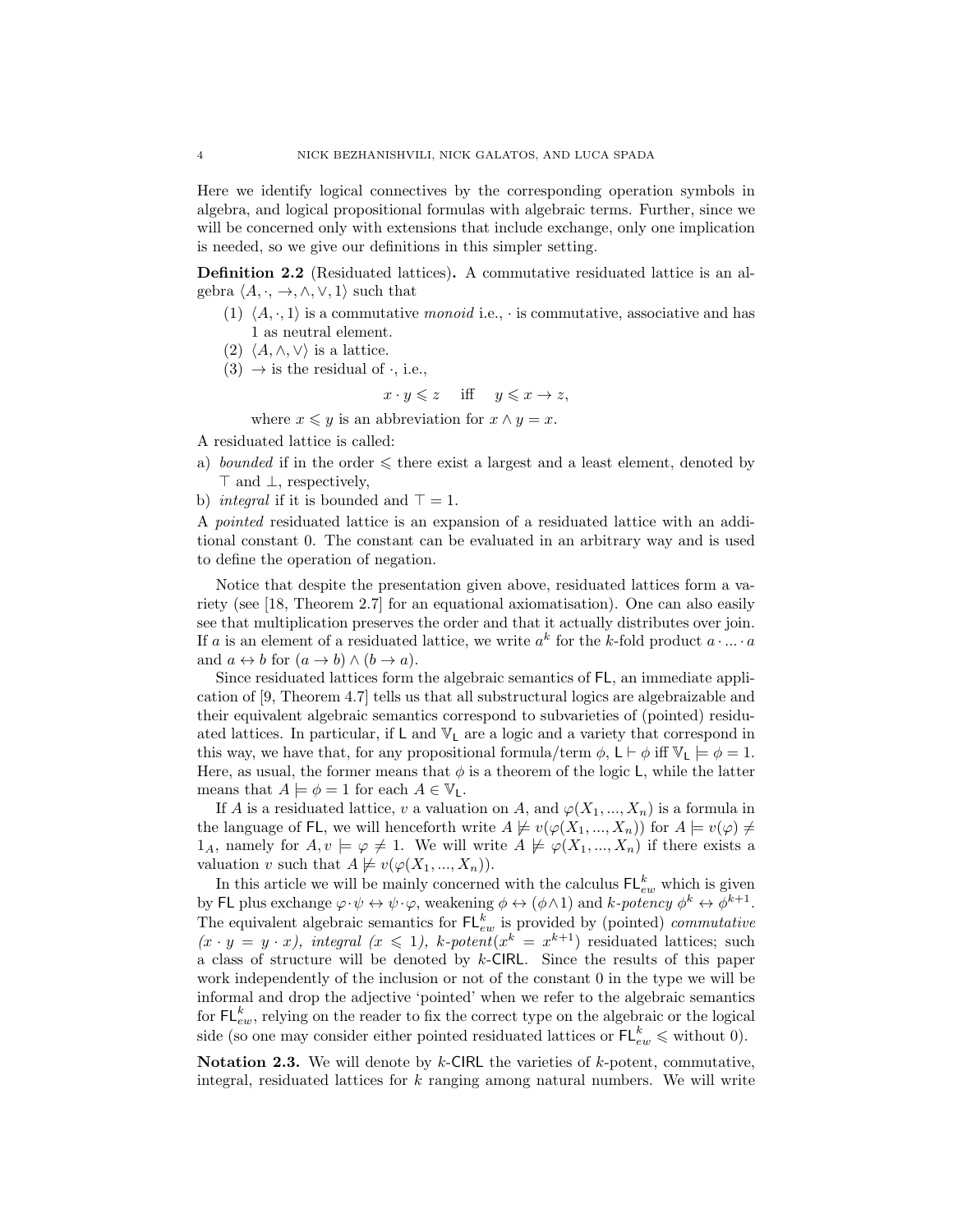k-CIRL<sub>si</sub> for the class of subdirectly irreducible algebras in k-CIRL and k-CIRL<sub>fin</sub> for the class of finite algebras in k-CIRL.

The last part of this section is devoted to recall some result regarding subdirectly irreducible residuated lattices that will be useful in the reminder of the paper. Recall that an algebra A is called subdirectly irreducible if, whenever it embeds into a direct product of algebras, in such a way that the compositions of the canonical projections with the embedding are still surjective, then A must be isomorphic to one of the algebras in the product (see [\[11,](#page-18-14) Section II.8] for further information).

**Definition 2.4** (Subcover, coatom, and completely join irreducible). Let  $\langle A, \leqslant \rangle$ be any partially ordered set. If  $a, b \in A$ ,  $a < b$  and there is no  $c \in A$  such that  $a < c < b$  we say that a is a *subcover* of b. If A has a top element, then any subcover of it is called *coatom*. Finally, an element  $a \in A$  is said to be *completely* join irreducible if, whenever  $a = \bigvee_{i \in I} a_i$  with  $a_i \in A$  there exists  $i \in I$  such that  $a = a_i$ .

Lemma 2.5. [\[18,](#page-18-11) Lemma 3.59] A finite commutative, integral, residuated lattice is subdirectly irreducible if, and only if, if 1 is completely join irreducible.

The crucial reason for which we restrict to k-potent structures is that the above characterisation extends to infinite ones. This is observed without a proof in the paragraph subsequent to [\[18,](#page-18-11) Lemma 3.60], so we spell out the details here for the sake of completeness. Before turning to the proof we observe that in the infinite case, having a unique coatom does not imply 1 to be completely join irreducible, for there still can be an infinite chain of elements whose supremum is 1 without any of them being equal to 1.

<span id="page-4-0"></span>Remark 2.6. Notice that 1 is completely join irreducible in an integral commutative residuated lattice  $A$  if, an only if,  $A$  has a second-greatest element, namely if there is an  $a \in A$  such that  $\{x \in A : x \neq 1\} = \{x \in A : x \leq a\}$ . For the non-trivial direction, suppose that 1 is completely join irreducible. If a coatom exists, then it must be unique, for if a, b are two distinct coatoms then  $a \vee b = 1$ , while  $a, b \neq 1$ , against the completely join irreducibility of 1. If there are no coatoms, then for any  $a_i \in A$  with  $a_i \neq 1$  there exists  $a_{i+1}$  such that  $a_i < a_{i+1} < 1$ . This would give a sequence of elements, all different form 1, whose supremum is 1, again contradicting the completely join irreducibility of 1.

<span id="page-4-1"></span>**Theorem 2.7.** An algebra  $A \in k$ -CIRL is subdirectly irreducible if, and only if, 1 is completely join irreducible, or equivalently, if, and only if, A has a second-greatest element.

Proof. The proof that 1 is completely join irreducible if, and only if, A has a second-greatest element is the content of remark [2.6.](#page-4-0)

For the left-to-right implication, suppose  $A \in k$ -CIRL is subdirectly irreducible. If A is trivial then the claim follows. Otherwise, suppose A has no second-greatest element. As observed in [\[18,](#page-18-11) p. 261] if a and b are two different coatoms in a subdirectly irreducible commutative, integral, residuated lattice A, then by [\[18,](#page-18-11) Lemma 3.58 there exists  $z < 1$  and natural numbers  $m, n$  such that  $a^m \leqslant z$  and  $b^n \leqslant z$ . Let  $t = m+n-1$ . By the distributivity of  $\cdot$  over  $\vee$ ,  $(a \vee b)^t = \bigvee_{r+s=t} (a^r \cdot b^s)$ , where clearly r, s are natural numbers. Note that we cannot have both  $r < m$  and  $s < n$ , since then  $r + s < n + m + 1 = t$ . If  $r \geq m$  then  $a^r \cdot b^s \leq a^r \leq a^m \leq z$ , while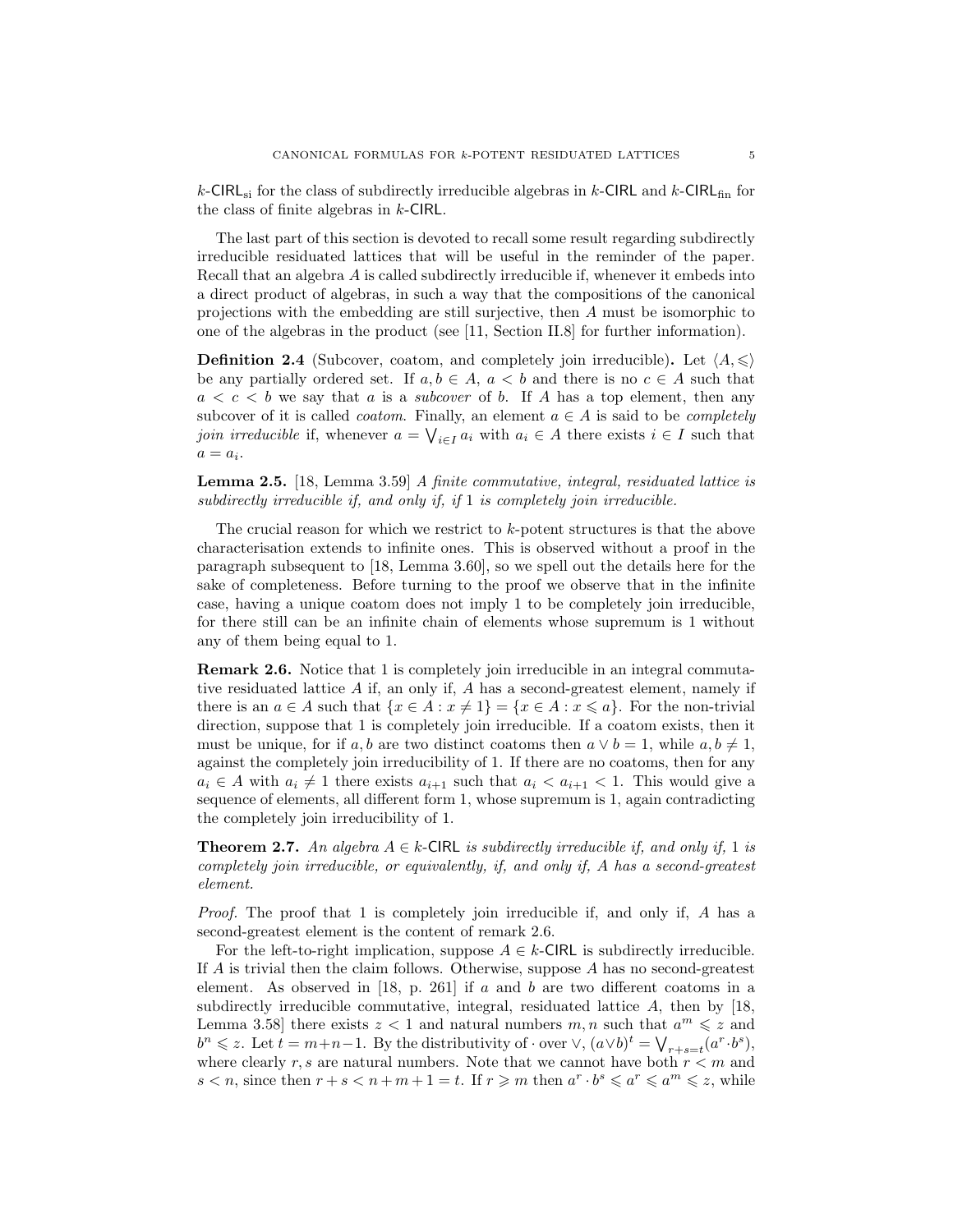if  $s \geq n$ , then  $a^r \cdot b^s \leq b^s \leq b^n \leq z$ . Hence  $(a \vee b)^t \leq z \leq 1$ , which contradicts the fact that a and b are coatoms.

If there are no coatoms at all, then there exists a strictly ascending chain  $D$  of elements different from 1, such that  $\bigvee D = 1$ . Then  $(\bigvee D)^k = 1$ . By residuation  $\cdot$ distributes over arbitrary joins, so

<span id="page-5-0"></span>
$$
\left(\bigvee D\right)^{k} = \left(\bigvee D\right)\left(\bigvee D\right)^{k-1} = \bigvee_{d \in D} \left\{ d \cdot \left(\bigvee D\right)^{k-1} \right\},\
$$

and iterating this we arrive at

(1) 
$$
\left(\bigvee D\right)^k = \bigvee \left\{\pi(1) \cdot \ldots \cdot \pi(k) \mid \pi \in \Pi\right\},\
$$

where  $\Pi$  is the set of all functions from k into D. By commutativity, we can assume  $\pi(1) \leq \ldots \leq \pi(k)$ . For each  $i, j \leq k$  we have  $\pi(j) \leq 1$  by integrality and further  $\pi(i) \cdot \pi(j) \leq \pi(i)$  by the order preservation of multiplication. So, for every fixed  $\pi$  each factor in the join in [\(1\)](#page-5-0) is smaller than  $\pi(k)^k$ . By [\[18,](#page-18-11) Lemma 3.58] a commutative and integral residuated lattice  $A$  is subdirectly irreducible if, and only if, there is an element  $a \in A$ ,  $a \neq 1$  such that, for any  $b \in A$ ,  $b \neq 1$  there is a natural number *n* for which  $b^n \leq a$ , and we can take *n* to be at least *k*, without loss of generality. Since  $A$  is  $k$ -potent we can actually take  $n$  to be equal to  $k$ . So, there is an element  $a \neq 1$  such that for each  $\pi \in \Pi$ ,  $\pi(k)^k \leq a$ . Whence,

$$
\left(\bigvee D\right)^k \leqslant \bigvee \left\{\pi(k)^k \mid \pi \in \Pi\right\} \leqslant a < 1
$$

which contradicts the initial assumption that  $(\bigvee D)^k = 1$ . Finally, for the right-toleft direction, recall that if the top element  $1$  in  $A$  is completely join irreducible, then by [\[18,](#page-18-11) Lemma 3.59] A is subdirectly irreducible.  $\Box$ 

**Definition 2.8.** A residuated lattice A is said to be well-connected if for all  $x, y \in$ A,  $x \vee y = 1$  implies  $x = 1$  or  $y = 1$ .

<span id="page-5-1"></span>**Lemma 2.9.** Let  $A \in k$ -CIRL $_{fin.}$  Suppose that  $B \in CIRL$  is well-connected, and h:  $A \rightarrow B$  is an injective map that preserves 1 and binary join in A i.e.,  $h(1_A) = 1_B$ and for each  $a, b \in A$  we have  $h(a \vee b) = h(a) \vee h(b)$ . Then A is also well-connected, and if it is non-trivial, it is also subdirectly irreducible.

*Proof.* Suppose that  $a, b \in A$  are such that  $a \vee b = 1_A$ , then  $h(a) \vee h(b) = h(a \vee b) =$  $h(1_A) = 1_B$ , and since B is well-connected either  $h(a) = 1_B$  or  $h(b) = 1_B$ . Since h is injective either a or b must be equal to  $1_A$ . Finally, since A is finite, well-connected and non-trivial, 1 is completely join irreducible. By theorem [2.7,](#page-4-1) we conclude that A is subdirectly irreducible.  $\Box$ 

As in the above lemma, in the rest of the article we will need to consider maps between algebras that do not preserve the full signature. It is then useful to establish a piece of notation for these maps.

**Definition 2.10.** Given a signature including the symbols  $*_{1},...,*_{n}$  and algebras A and B in this signature, we will indicate the fact that a map  $f: A \rightarrow B$  preserves the operations  $*_1, ..., *_n$  by saying that f is a  $(*_1, ..., *_n)$ -homomorphism, without any further assumption for the remaining operations. If  $f$  is an embedding, we say that A is a  $(*_1, ..., *_n)$ -subalgebra of B.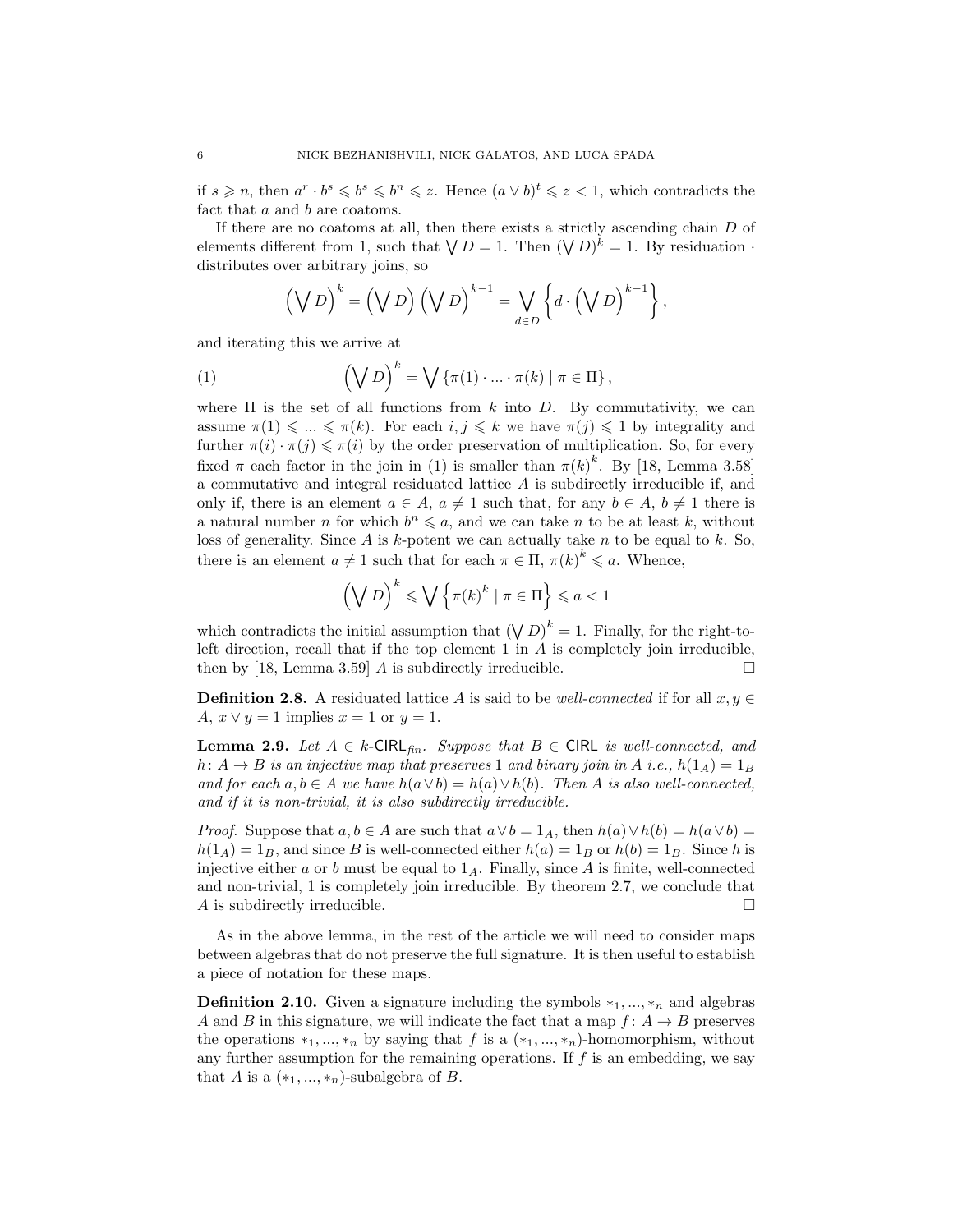### 3. Canonical formulas for k-potent, commutative, integral, residuated lattices

3.1.  $(\cdot, \vee, 1)$ -canonical formulas. In this section we introduce  $(\cdot, \vee, 1)$ -canonical formulas and show that every extension of  $\mathsf{FL}^k_{ew}$  is axiomatisable by  $(\cdot, \vee, 1)$ -canonical formulas.

We first prove an essentially known results about sum-idempotent multiplication k-potent commutative semirings. An i-semiring (from idempotent semiring) is an algebra  $\langle A, \cdot, \vee, 1 \rangle$  where  $\langle A, \cdot, 1 \rangle$  is a monoid,  $\langle A, \vee \rangle$  is a semilattice and · distributes over ∨. An i-semiring is called commutative if · is commutative and k-potent if · is k-potent.

<span id="page-6-0"></span>**Lemma 3.1.** Given a commutative  $k$ -potent *i*-semiring  $B$  and a finite subset  $S$ of B, the subalgebra  $\langle S \rangle$  generated by S has at most  $2^{(k+1)^{|S|}}$ -many elements. So, the maximal size  $M(n)$  of an n-generated subalgebra of a commutative k-potent *i*-semiring is at most  $2^{(k+1)^n}$ .

*Proof.* We assume that  $S = \{s_1, \ldots, s_n\}$ . Since multiplication distributes over join, is commutative, and k-potent we have  $\langle S \rangle = J(Pr(S))$ , where  $Pr(S) = \{s_1^{p_1} \dots s_n^{p_n} \mid$  $0 \leqslant p_i \leqslant k$ , for  $1 \leqslant i \leqslant n$ , and  $J(T) = \{ \n \sqrt{T_0} \mid T_0 \subseteq T \}$ , for T a finite subset of B. It is then clear that  $|Pr(S)| \leq (k+1)^n$  and that  $|J(T)| \leq |P(T)| = 2^{|T|}$ . Thus,  $|\langle S \rangle| = |J(Pr(S))| \leq 2^{|Pr(S)|} \leq 2^{(k+1)^n}$ .

The next lemma was first observed in [\[10,](#page-18-12) Theorem 4.2], we recast it in a way that is expedient to our needs.

Given a formula  $\varphi$ , we denote by  $\mathsf{Sub}(\varphi)$  the collection of all of its subformulas. Further, for an algebra A and a valuation v into A, we denote by  $\mathsf{Sub}_v(\varphi)$  the set  $v[\mathsf{Sub}(\varphi)]$  of all images in A of subformulas of  $\varphi$ . Note that  $|\mathsf{Sub}_{\eta}(\varphi)| \leq |\mathsf{Sub}(\varphi)|$ , since some subformulas may attain the same value. Given an algebra B and a subset  $S$  of  $B$ , the relational structure that is obtained by the restriction of the operations (viewed as relations) of B on S is called a partial subalgebra of B; as it is fully determined by S, we will also call it S. So, if  $f^B$  is an *n*-ary operation on B then  $f^B \cap S^{n+1}$  will be an  $(n+1)$ -ary relation on the subalgebra S. Note that all these relations are single-valued but may not be total relations, namely they are partial operations on S.

<span id="page-6-1"></span>**Lemma 3.2.** Let  $\varphi$  be a formula,  $B \in k$ -CIRL and v a valuation into B such that  $B \not\models v(\varphi)$ . The partial subalgebra  $\mathsf{Sub}_v(\varphi)$  of B can be extended to a finite algebra A in k-CIRL such that A is a  $(\cdot, \vee, 1)$ -subalgebra of B and  $A \not\models \varphi$ .

*Proof.* Let A be the  $(\cdot, \vee, 1)$ -subalgebra of B generated by  $\mathsf{Sub}_v(\varphi)$ . By lemma [3.1](#page-6-0) the i-semiring A is finite and the following operations are well defined, since the joins are all finite:  $a, b \in A$ 

$$
a \to_A b := \bigvee \{c \in A \mid a \cdot c \leq b\}
$$
 and  $a \wedge_A b := \bigvee \{c \in A \mid c \leq a \text{ and } c \leq b\}$ .

It is well known and easy to verify that under these operations A is actually a residuated lattice. Furthermore, as  $a \to b = \sqrt{\{d \in B \mid a \wedge d \le b\}}$ , it is easy to see that  $a \to_A b \leq a \to b$  and that  $a \to_A b = a \to b$  whenever  $a \to b \in Sub_v(\varphi)$ . The same holds for  $\wedge_A$ . This entails that  $v(\varphi)$  attains the same value in A and B. As  $v(\varphi) \neq 1_B$ , we conclude that  $v(\varphi) \neq 1_A$ . Thus, A is in k-CIRL, it is a  $(\cdot, \vee, 1)$ -subalgebra of B and A refutes  $\varphi$ .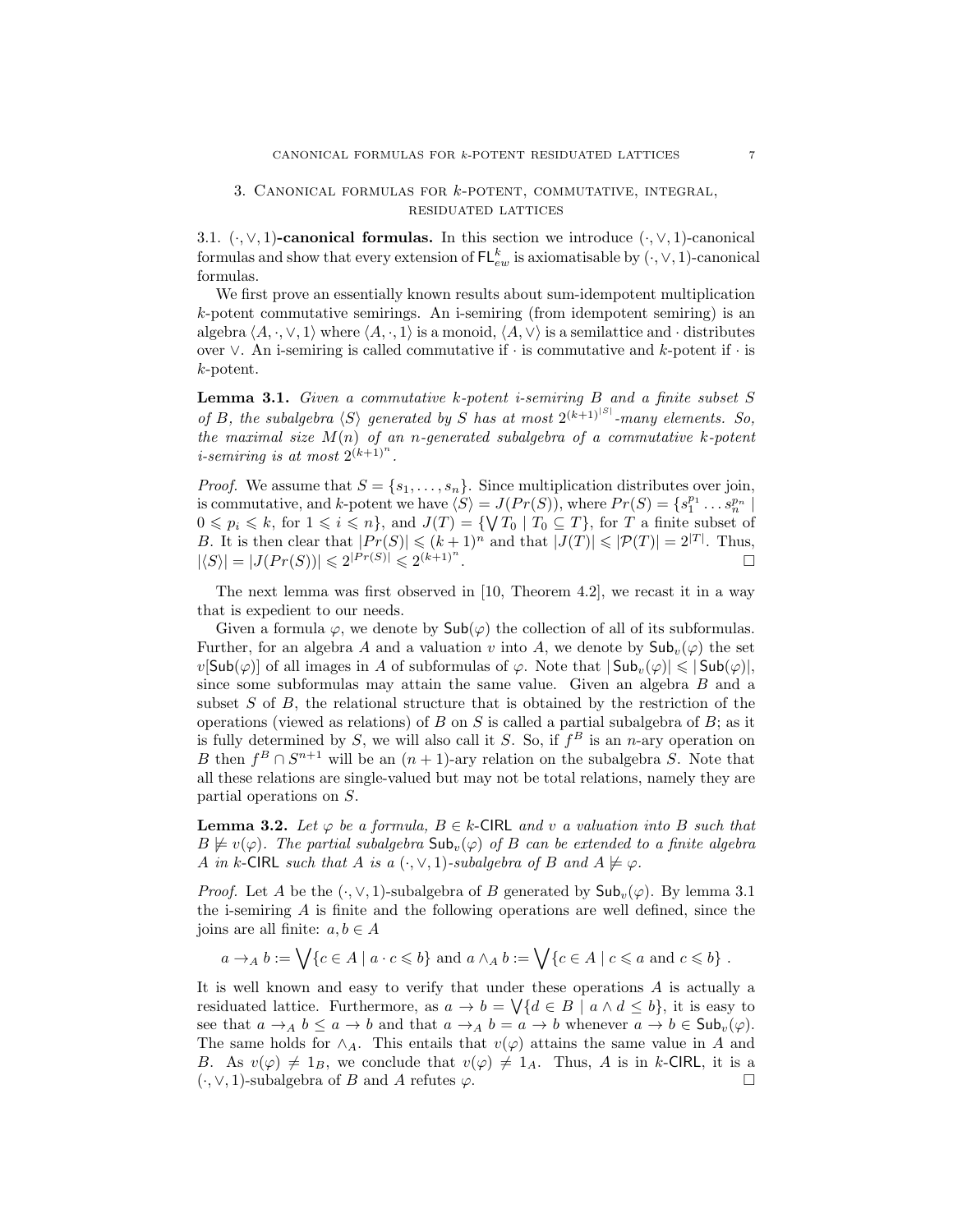The above lemma motivates the following definition.

**Definition 3.3**  $((D^{\wedge}, D^{\rightarrow})$ -embedding). Let  $A, B \in k$ -CIRL, and  $D^{\wedge}, D^{\rightarrow}$  be two subsets of  $A^2$ . We call  $(D^{\wedge}, D^{\rightarrow})$ -embedding a map  $h: A \rightarrow B$  which is injective, preserves · and  $\vee$ , and such that if  $(a, b) \in D^{\rightarrow}$  then  $h(a \rightarrow b) = h(a) \rightarrow h(b)$  and if  $(a, b) \in D^{\wedge}$  then  $h(a \wedge b) = h(a) \wedge h(b)$ . For such maps we use the notation  $h: A \rightarrow B$ , where  $D = (D^{\wedge}, D^{\rightarrow}).$ 

We have now all the ingredients to introduce  $(\cdot, \vee, 1)$ -canonical formulas. However, to motivate them, we first state the main theorem of this section and then proceed with the formal definition.

<span id="page-7-1"></span>**Theorem 3.4.** For any formula  $\varphi$  such that  $\mathsf{FL}_{ew}^k \not\vdash \varphi$ , there exists a finite set of  $(\cdot, \vee, 1)$ -canonical formulas  $\{\gamma(A_i, D_i \wedge D_i \rightarrow) \mid 0 \leq i \leq m\}$  such that for any  $B \in k$ -CIRL

<span id="page-7-4"></span>(2) 
$$
B \models \varphi
$$
 if, and only if,  $\forall i \leq m \quad B \models \gamma(A_i, D_i^{\wedge}, D_i^{\rightarrow})$ .

We will see later in definition [3.7,](#page-8-0) how to associate such formulas with an arbitrary refutable formula  $\varphi$ .

<span id="page-7-0"></span>**Definition 3.5** ( $(\cdot, \vee, 1)$ -canonical formulas). Let A be a finite algebra in k-CIRL<sub>si</sub>, let s be its second-greatest element, whose existence is guaranteed by theorem [2.7,](#page-4-1) and let  $D^{\wedge}, D^{\rightarrow}$  be subsets of  $A^2$ . For each  $a \in A$ , we introduce a new variable  $X_a$ , and set

$$
\Gamma := (X_{\perp} \leftrightarrow \perp) \land (X_1 \leftrightarrow 1) \land
$$
\n
$$
\bigwedge \{X_{a \cdot b} \leftrightarrow X_a \cdot X_b \mid a, b \in A\} \land
$$
\n
$$
\bigwedge \{X_{a \lor b} \leftrightarrow X_a \lor X_b \mid a, b \in A\} \land
$$
\n
$$
\bigwedge \{X_{a \to b} \leftrightarrow X_a \to X_b \mid (a, b) \in D^{\to}\}
$$
\n
$$
\bigwedge \{X_{a \land b} \leftrightarrow X_a \land X_b \mid (a, b) \in D^{\land}\}
$$
\nand

 $\Delta := \bigvee \{X_a \to X_b \mid a, b \in A \text{ with } a \nleq b\}.$ 

Finally, we define the  $(\cdot, \vee, 1)$ -canonical formula  $\gamma(A, D^{\wedge}, D^{\rightarrow})$  associated with A,  $D^{\wedge}$ , and  $D^{\rightarrow}$  as

$$
\gamma(A, D^{\wedge}, D^{\rightarrow}) := \Gamma^k \rightarrow \Delta.
$$

In the following we use  $C \not\models_{1} \Gamma^{k} \to \Delta$  to mean that there is a valuation  $\mu$  into an algebra C with second greatest element  $s_C$  such that  $\mu(\Gamma^k) = 1$  and  $\mu(\Delta) \leq s_C$ . Note that this implies that  $C \not\models \Gamma^k \to \Delta$ , since  $\mu(\Gamma^k \to \Delta) = \mu(\Gamma^k) \to \mu(\Delta) \leq s_C$ , thus  $\mu$  refutes  $\gamma(A, D^{\wedge}, D^{\rightarrow})$  on C.

<span id="page-7-5"></span><span id="page-7-2"></span>**Lemma 3.6.** Let A and C be algebras in k-CIRL<sub>si</sub> with A finite. 1.  $A \not\models_1 \gamma(A, D^{\wedge}, D^{\rightarrow}).$ 

<span id="page-7-3"></span>2.  $A \rightarrow B \rightarrow C$  iff  $C \not\models_1 \gamma(A, D^{\wedge}, D^{\rightarrow})$ , for some subsets  $D^{\wedge}, D^{\rightarrow}$  of  $A^2$ .

*Proof.* We denote by  $s_A$  and  $s_C$  the second greatest elements of A and C respectively.

Item [1](#page-7-2) is readily seen by considering the valuation

$$
(3) \t\t\t\nu(X_a) := a.
$$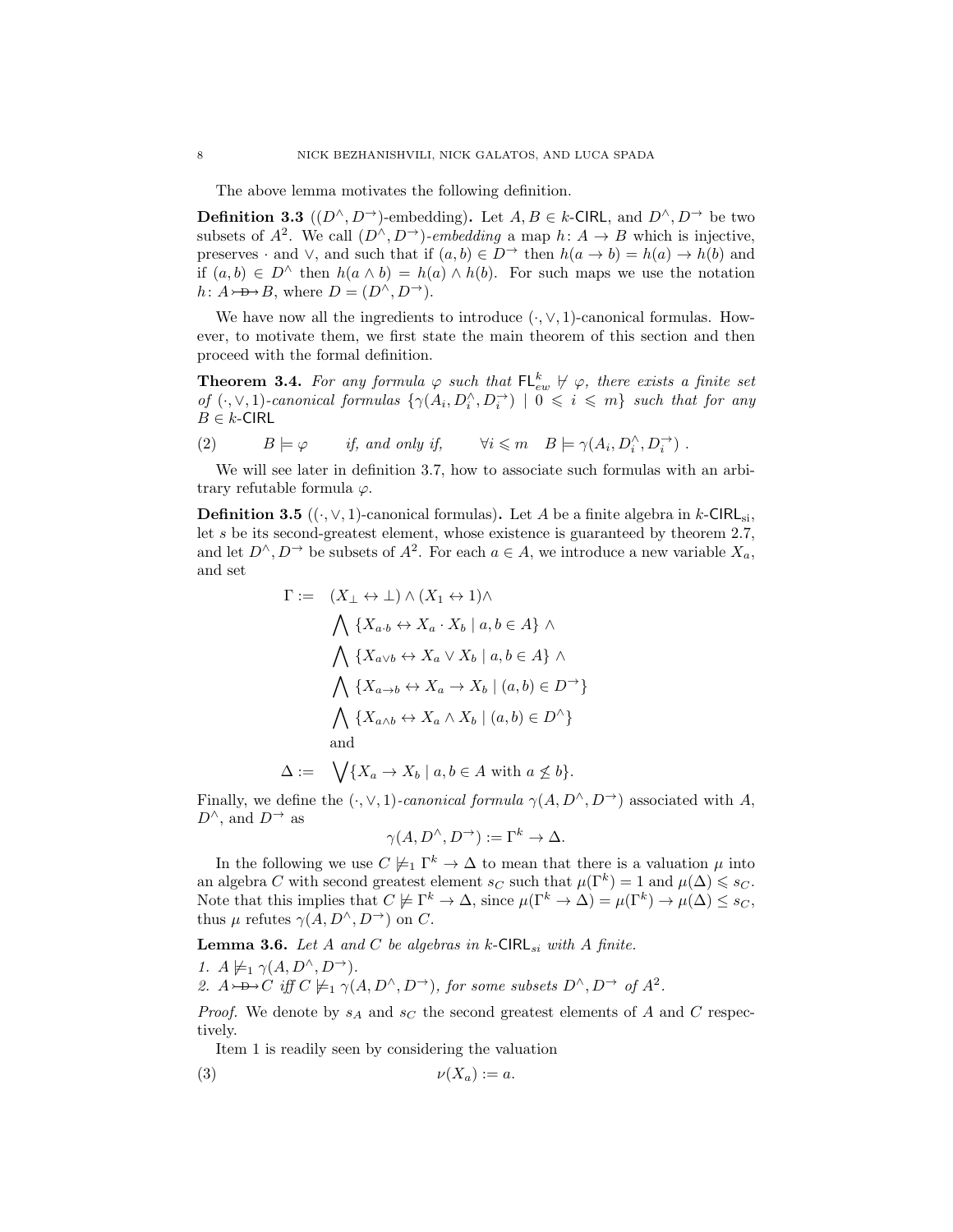Note indeed that the valuation  $\nu$  obviously sends to  $1_A$  each conjunct of Γ, so also  $\nu(\Gamma) = 1_A$ , whence  $\nu(\Gamma^k) = \nu(\Gamma)^k = 1_A$ . To see that  $\nu(\Delta) = s_A$ , note that for any  $a \in A$  such that  $a \neq 1_A$  the implication  $X_1 \to X_a$  appears in the join in  $\Delta$ , so  $\nu(\Delta) \geq \nu(X_1 \to X_a)$ , but  $\nu(X_1 \to X_a) = 1_A \to a = a$ , so  $\nu(\Delta) \geq \sqrt{a \in A}$  $a \neq 1_A$  =  $s_A$ . Suppose now toward a contradiction that  $\nu(\Delta) = 1_A$ . Since A has a second greatest element, one of the implications  $X_a \to X_b$  must attain value  $1_A$ under  $\nu$ . But this is not possible as  $\nu(X_a) = a$ ,  $\nu(X_b) = b$  and  $a \nleq b$ . So  $\nu(\Delta) = s_A$ .

For the forward direction in item [2,](#page-7-3) assume that  $h : A \rightarrow D \rightarrow C$ . We define a valuation  $\mu$  on C as the unique extension of the assignment  $\mu(X_a) := h(\nu(X_a)) =$  $h(a)$  for each  $a \in A$ , and prove that  $\mu(\Gamma^k) = 1_C$  and  $\mu(\Delta) \leq s_C$ . We first observe that each conjunct in  $\Gamma$  is sent into  $1_C$  by  $\mu$ . We just treat a couple of representative cases.

$$
\mu(X_1 \leftrightarrow 1) = \mu(X_1) \leftrightarrow 1_C
$$
 because  $\mu$  is a valuation  
\n
$$
= h(1_A) \leftrightarrow 1_C
$$
 because  $h$  is a relation  
\nby the definition of  $\mu$   
\n
$$
= 1_C \leftrightarrow 1_C
$$
 because  $h$  is a  $(D^{\wedge}, D^{\rightarrow})$ -embedding  
\n
$$
= 1_C.
$$

If the formula  $X_{a\wedge b} \leftrightarrow X_a \wedge X_b$  appears among the conjuncts in  $\Gamma$ , then  $(a, b) \in D^{\wedge}$ . So, reasoning exactly as above, we have

$$
\mu(X_{a \wedge b} \leftrightarrow X_a \wedge X_b) = \mu(X_{a \wedge b}) \leftrightarrow \mu(X_a) \wedge \mu(X_b)
$$
  
=  $h(a \wedge b) \leftrightarrow h(a) \wedge h(b)$   
=  $h(a \wedge b) \leftrightarrow h(a \wedge b)$   
=  $1_C$ .

Now let  $a, b \in A$  with  $a \not\leq b$ . Since h is injective, we have  $h(a) \not\leq h(b)$ . Therefore,  $\mu(X_a \to X_b) = \mu(X_a) \to \mu(X_b) = h(a) \to h(b) \neq 1_C$ . So  $h(a) \to h(b) \leq s_C$ , and hence  $\mu(\Delta) \leq s_C$ .

For the converse direction, suppose that there exists some valuation  $v$  into  $C$ such that  $v(\Gamma^k) = 1$  and  $v(\Delta) \leq s_C$ . We define  $h: A \to C$  by  $h(a) := v(X_a)$ for each  $a \in A$  and show that h is a  $(D^{\wedge}, D^{\rightarrow})$ -embedding. Let  $a, b \in A$ . Since  $v(\Gamma^k) = 1_C$  and  $v(\Gamma^k) \leq v(X_{a,b}) \leftrightarrow (v(X_a) \cdot v(X_b))$ , we obtain that  $v(X_{a,b}) \leftrightarrow$  $(v(X_a) \cdot v(X_b)) = 1_C$ . Therefore,

$$
h(a \cdot b) = v(X_{a \cdot b}) = v(X_a) \cdot v(X_b) = h(a) \cdot h(b).
$$

By a similar argument,  $h(a \vee b) = h(a) \vee h(b)$ ,  $h(0) = v(\perp)$ ,  $h(1_A) = v(1)$ , and for  $(a, b) \in D_i^{\rightarrow}$ , then  $h(a \to b) = h(a) \to h(b)$  and for  $(a, b) \in D_i^{\wedge}$  we have  $h(a \wedge b) =$  $h(a) \wedge h(b)$ . To see that h is injective it suffices to show that  $a \nleq b$  in A implies  $h(a) \nleq h(b)$  in C. So, suppose  $a \nleq b$ . By  $(7), v(\Delta) \neq 1_c$ , therefore  $v(X_a) \rightarrow$  $v(X_b) < 1_C$ . So  $h(a) \to h(b) < 1_C$ , which implies  $h(a) \not\leq h(b)$ .

We now explain how to obtain the algebras  $A_i$ 's in the above claim from a formula  $\varphi$ .

<span id="page-8-0"></span>**Definition 3.7** (The system  $\{(A_i, D_i^{\wedge}, D_i^{\rightarrow}) \mid 1 \leq i \leq m\}$  associated with  $\varphi$ ). Given any formula  $\varphi$  that is not a consequence of  $\mathsf{FL}^k_{ew}$  we proceed as follows. Let  $p = |\textsf{Sub}(\varphi)|$ . Let  $(A_1, v_1), \ldots, (A_m, v_m)$  be all the pairs such that each  $A_i$  is an algebra in  $k$ -CIRL<sub>si</sub> whose cardinality, with the notation of lemma [3.1,](#page-6-0) is less or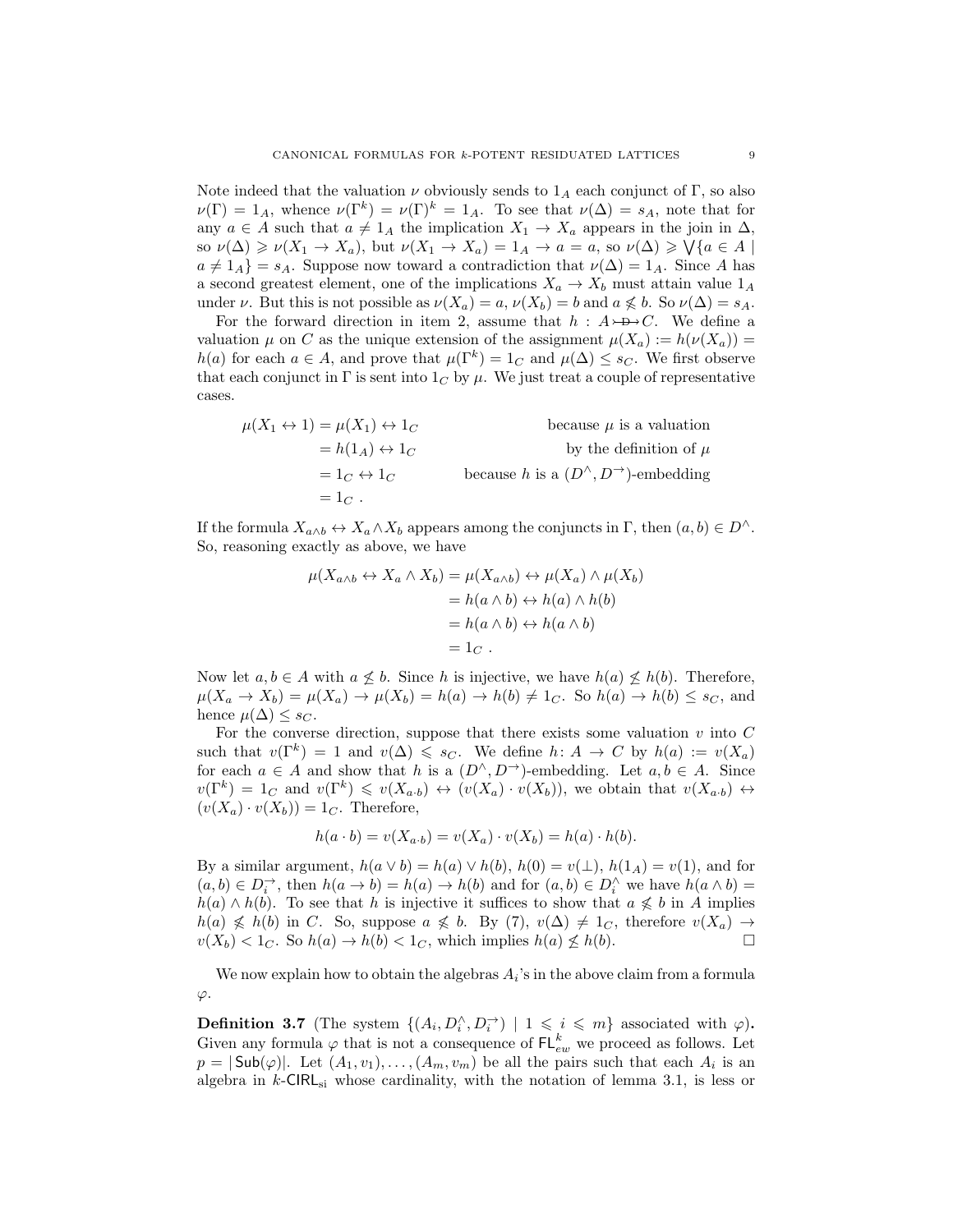equal than  $M(p)$  and  $v_i$  is a valuation into  $A_i$  such that  $A_i, v_i \not\models \varphi$ . We set

<span id="page-9-3"></span>(4) 
$$
D_i^{\wedge} := \{ (a,b) \in (\mathsf{Sub}_{v_i}(\varphi))^2 \mid a \wedge b \in \mathsf{Sub}_{v_i}(\varphi) \},
$$

<span id="page-9-4"></span>(5) 
$$
D_i^{\rightarrow} := \{(a,b) \in (\mathsf{Sub}_{v_i}(\varphi))^2 \mid a \to b \in \mathsf{Sub}_{v_i}(\varphi)\}.
$$

We call  $\{(A_i, D_i^{\wedge}, D_i^{\rightarrow}) \mid 1 \leq i \leq m\}$  the system associated with  $\varphi$ .

To prove [\(2\)](#page-7-4) we shall go through a further equivalent condition, so in the rest of this section we prove the following equivalences for  $B \in k$ -CIRL:

<span id="page-9-0"></span>(6)  $B \not\models \varphi \iff \exists i \leqslant m \exists_{SI} C \ A_i \rightarrow \rightarrow C \iff B \iff \exists i \leqslant m \ B \not\models \gamma(A_i, D_i^{\wedge}, D_i^{\rightarrow})$ .

## <span id="page-9-7"></span>3.2. Proof of theorem [3.4.](#page-7-1)

**Proposition 3.8** (First equivalnce in [\(6\)](#page-9-0)). Suppose  $\mathsf{FL}_{ew}^k \not\vdash \varphi$  and let the system  $(A_1, D_1^{\wedge}, D_1^{\rightarrow}), \ldots, (A_m, D_m^{\wedge}, D_m^{\rightarrow})$  be the one associated with  $\varphi$  as in definition [3.7.](#page-8-0) For each  $B \in k$ -CIRL, the following are equivalent:

- <span id="page-9-2"></span> $(i)$   $B \not\models \varphi$ ,
- <span id="page-9-1"></span>(ii)  $\exists i \leq m \exists_{SI} C \ A_i \rightarrow D \rightarrow C \ \leftarrow B$ . In other words, there is C, subdirectly irreducible homomorphic image of B, and a  $(D_i^{\wedge}, D_i^{\rightarrow})$ -embedding  $h: A_i \rightarrow B \rightarrow C$ .

*Proof.* We prove first that [\(ii\)](#page-9-1) implies [\(i\)](#page-9-2). Suppose that h is a  $(D_i^{\wedge}, D_i^{\rightarrow})$ -embedding of  $A_i$  into C, where C is a homomorphic image of B. Recalling the definitions in [\(4\)](#page-9-3) and [\(5\)](#page-9-4), if  $a \to b \in \mathsf{Sub}_{v_i}(\varphi)$ , then  $(a, b) \in D_i^{\to}$  and if  $a \wedge b \in \mathsf{Sub}_{v_i}(\varphi)$ , then  $(a, b)$  ∈  $D_i^{\wedge}$ . This entails that h preserves globally  $\cdot$  and  $\vee$ , and in addition if  $a \to b \in Sub_{v_i}(\varphi)$ , then  $h(a \to b) = h(a) \to h(b)$ , and if  $a \wedge b \in Sub_{v_i}(\varphi)$ , then  $h(a \wedge b) = h(a) \wedge h(b)$ . But  $v_i(\varphi) \neq 1$  in  $A_i$ , so  $(h \circ v_i)(\varphi) \neq 1$  in C. Finally,  $\varphi$  fails also in  $B$ , as  $C$  is a homomorphic image of  $B$ .

For the implication [\(i\)](#page-9-2)  $\Rightarrow$  [\(ii\)](#page-9-1), suppose  $B \not\models \varphi$ . Then, there exists a subdirectly irreducible image C of B with  $C \not\models \varphi$ , namely there is a valuation v into C such that  $v(\varphi) \neq 1_C$ . Let  $S_C$  be the  $(\cdot, \vee, 1)$ -subalgebra of C generated by  $\mathsf{Sub}_v(\varphi)$ . As shown in lemma [3.2,](#page-6-1) the set  $S_C$  can be endowed with the structure of a residuated lattice, which is actually in k-CIRL. Furthermore, as  $S_C$  is a finite  $(\cdot, \vee, 1)$ -subalgebra of C and  $C$  is subdirectly irreducible, by lemma [2.9](#page-5-1)  $S_C$  is also subdirectly irreducible. Recall that  $|\mathsf{Sub}_v(\varphi)| \leq |\mathsf{Sub}(\varphi)| = p$ , so  $S_C$  is generated by at most p-many elements, hence  $|S_C| \leq M(p)$ . Since clearly  $S_C \not\models \varphi$  we obtain, by definition [3.7,](#page-8-0) that there is  $i \leq m$  such that  $S_C = A_i$ ,  $D_i^{\wedge} = \{(a, b) \in (\mathsf{Sub}_v(\varphi))^2 \mid a \wedge b \in \mathsf{Sub}_v(\varphi)\}\$ and  $D_i^{\rightarrow} = \{(a, b) \in (\mathsf{Sub}_v(\varphi))^2 \mid a \to b \in \mathsf{Sub}_v(\varphi)\}.$  Let  $h \colon S_C \to C$  be the inclusion map. Then by lemma [3.2,](#page-6-1) h:  $S_C \rightarrow B \rightarrow C$ . Thus, there is  $i \leq m$  and  $h: A_i \rightarrow B \rightarrow C$ .

Having with this concluded the proof of the first equivalence in [\(6\)](#page-9-0), we now proceed with the second equivalence.

<span id="page-9-8"></span>**Proposition 3.9** (Second equivalence in [\(6\)](#page-9-0)). Let  $A \in (k\text{-CIR}_{si})_{fin}, D^{\wedge}, D^{\rightarrow} \subseteq$  $A^2$ , and  $B \in k$ -CIRL.

- <span id="page-9-6"></span>(i)  $B \not\models \gamma(A, D^{\wedge}, D^{\rightarrow}),$
- <span id="page-9-5"></span> $(ii) \exists i \leq m \exists_{SI} C \ A_i \rightarrow D \rightarrow C \ \leftarrow \ B.$  Namely, there is a  $(D_i^{\wedge}, D_i^{\rightarrow})$ -embedding h:  $A_i \rightarrow B \rightarrow C$ , where C is subdirectly irreducible homomorphic image of B.

*Proof.* We first prove [\(ii\)](#page-9-5)  $\Rightarrow$  [\(i\)](#page-9-6). Suppose that there is a subdirectly irreducible homomorphic image C of B and h:  $A \rightarrow B \rightarrow C$ . By lemma [3.6,](#page-7-5)  $\gamma(A, D^{\wedge}, D^{\rightarrow})$  fails on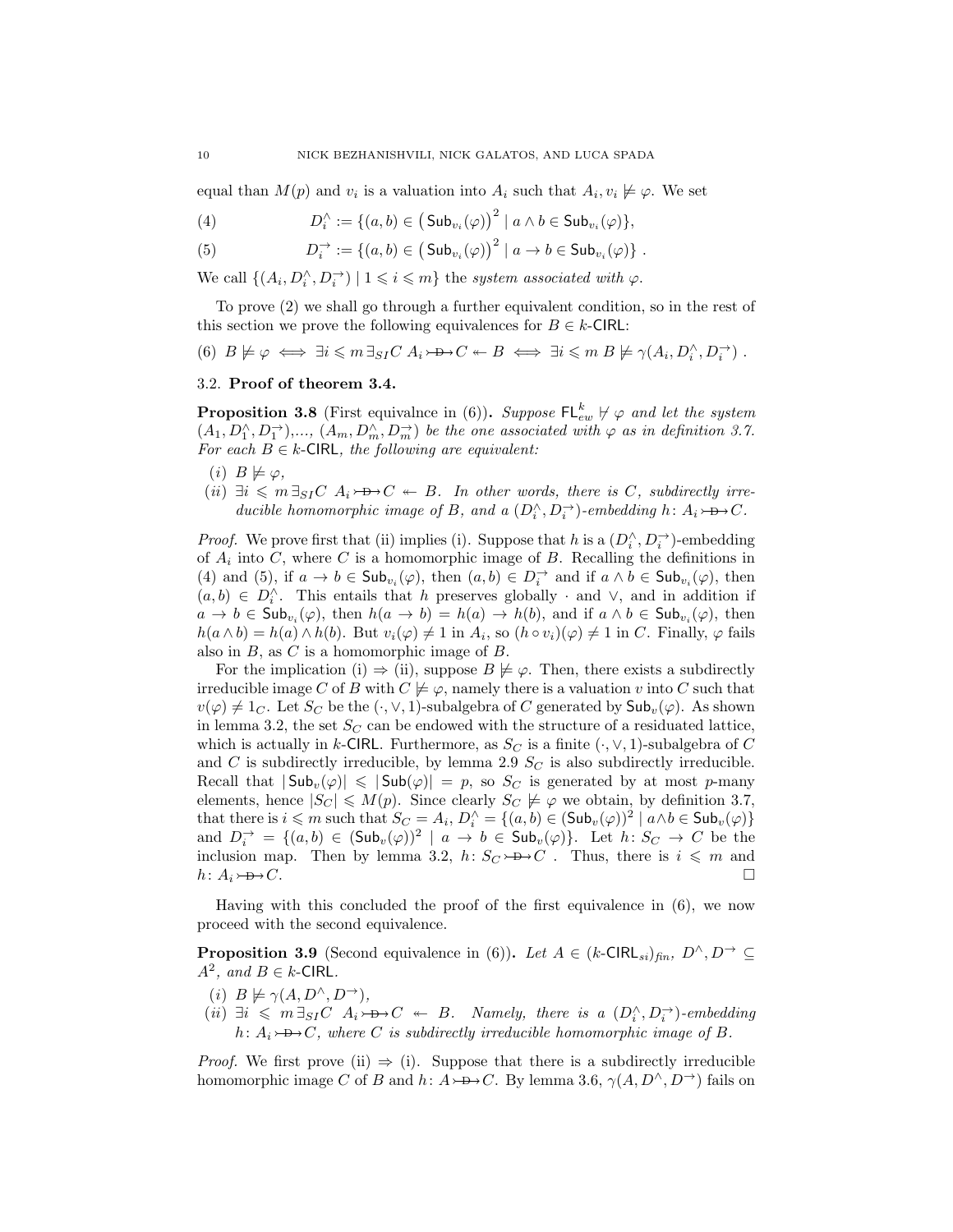C. Finally we conclude that  $B \not\models \gamma(A, D^{\wedge}, D^{\rightarrow})$  for C is a homomorphic image of B.

Now we prove [\(i\)](#page-9-6)  $\Rightarrow$  [\(ii\)](#page-9-5). With the notation of definition [3.5,](#page-7-0) our hypothesis is equivalent to  $B \not\models \Gamma^k \to \Delta$ . So, there exists a valuation v into B such that

<span id="page-10-1"></span>(7) 
$$
v(\Gamma^k) \nleq v(\Delta) .
$$

Let F be the filter generated by  $v(\Gamma^k)$  in B. By [\[18,](#page-18-11) page 261]  $F = \{b \in B \mid b \geq 0\}$  $(v(\Gamma^k))^n$  for  $n \in \mathbb{N}$ . Notice that by k-potency  $v(\Gamma^k)^n = (v(\Gamma)^k)^n = v(\Gamma)^k$ , so we deduce that  $v(\Delta) \notin F$ , for if  $v(\Delta) \in F$ , then  $v(\Delta) \geq v(\Gamma^k)$  and this contradicts [\(7\)](#page-10-1). Let B' be the quotient of B modulo F, and  $q: B \to B'$  the associated canonical epimorphism, then q⊙v is a valuation into B' such that  $q\circ v(\Gamma^k) = 1$  and  $q\circ v(\Delta) \neq 1$ . Finally, in all subdirectly irreducible epimorphic images of B' the element  $q \circ v(\Gamma^k)$ is mapped into 1, while there must exist one in which the element  $q \circ v(\Delta)$  is not mapped into 1. Let C be this subdirectly irreducible algebra and let  $\nu$  be the composition of  $q \circ v$  with the canonical quotient of B' into C. By lemma [3.6,](#page-7-5) there is a  $(D^{\wedge}, D^{\rightarrow})$ -embedding  $h: A \rightarrow C$ , where C is a subdirectly irreducible homomorphic image of  $B$ .

Combining proposition [3.8](#page-9-7) with proposition [3.9](#page-9-8) yields.

<span id="page-10-2"></span>**Corollary 3.10.** Suppose that  $\mathsf{FL}_{ew}^k \not\vdash \varphi$ , then there exist  $(A_1, D_1^\wedge, D_1^\rightarrow), ..., (A_m, D_m^\wedge, D_m^\rightarrow)$ such that each  $A_i \in (k\text{-CIRL}_{si})_{fin}, D_i^{\wedge}, D_i^{\rightarrow} \subseteq A_i^2$ , and for each  $B \in k\text{-CIRL}$ , we have:

$$
B \models \varphi(X_1,\ldots,X_n) \text{ iff } B \models \bigwedge_{j=1}^m \gamma(A_j, D_j^{\wedge}, D_j^{\rightarrow}).
$$

*Proof.* Suppose  $\mathsf{FL}_{ew}^k \not\vdash \varphi$ . Set  $(A_1, D_1^\wedge, D_1^\rightarrow)$ ,...,  $(A_m, D_m^\wedge, D_m^\rightarrow)$  as in definition [3.7,](#page-8-0) in particular  $A_j \in (k\text{-CIRL}_{\rm si})_{\rm fin}$  and  $D_j^{\wedge}, D_j^{\rightarrow} \subseteq A_j^2$ . By proposition [3.8,](#page-9-7) for each  $B \in k$ -CIRL, the fact that  $B \not\models \varphi$  is equivalent to the existence of  $i \leq m$ , a subdirectly irreducible homomorphic image C of B, and a  $(D_i^{\wedge}, D_i^{\rightarrow})$ -embedding  $h: A_j \rightarrow C$ . By proposition [3.9,](#page-9-8) the latter condition is in turn equivalent to the existence of  $i \leq m$  such that  $B \not\models \gamma(A_j, D_j^{\wedge}, D_j^{\rightarrow})$ . Thus,  $B \models \varphi(X_1, \ldots, X_n)$  if, and only if,  $B \models \bigwedge_{i=1}^{m} \gamma(A_j, D_j^{\wedge}, D_j^{\rightarrow})$ ). For  $\Box$ 

<span id="page-10-0"></span>**Theorem 3.11.** Each extension L of  $\mathsf{FL}_{ew}^k$  is axiomatisable by  $(\cdot, \vee, 1)$ -canonical formulas. Furthermore, if  $L$  is finitely axiomatisable, then  $L$  is axiomatisable by finitely many  $(·, ∨, 1)$ -canonical formulas.

*Proof.* Let L be an extension of  $FL_{ew}^k$ . Then L is obtained by adding  $\{\varphi_i \mid i \in I\}$  to  $\mathsf{FL}_{ew}^k$  as new axioms. We can safely assume to be in the non-trivial case for which  $\mathsf{FL}_{ew}^k \not\vdash \varphi_i$  for each  $i \in I$ . The extension L is axiomatised by the canonical formulas of the systems associated with the  $\varphi_i$ 's. Indeed, corollary [3.10](#page-10-2) entails that for each algebra B and for each  $i \in I$ , there exist  $(A_{i1}, D_{i1}^{\wedge}, D_{i1}^{\rightarrow}), \ldots, (A_{im}, D_{im}^{\wedge}, D_{im}^{\rightarrow})$  such that  $B \models \varphi_i$  if, and only if,  $B \models \bigwedge_{j=1}^{m_i} \gamma(A_{ij}, D_{ij}^{\wedge}, D_{ij}^{\rightarrow})$ . Since each formula gets associated with a finite set of  $(\cdot, \vee, 1)$ -canonical formulas, the last statement in the theorem also a holds, namely if  $L$  is finitely axiomatisable, then  $L$  is axiomatisable by finitely many  $(\cdot, \vee, 1)$ -canonical formulas.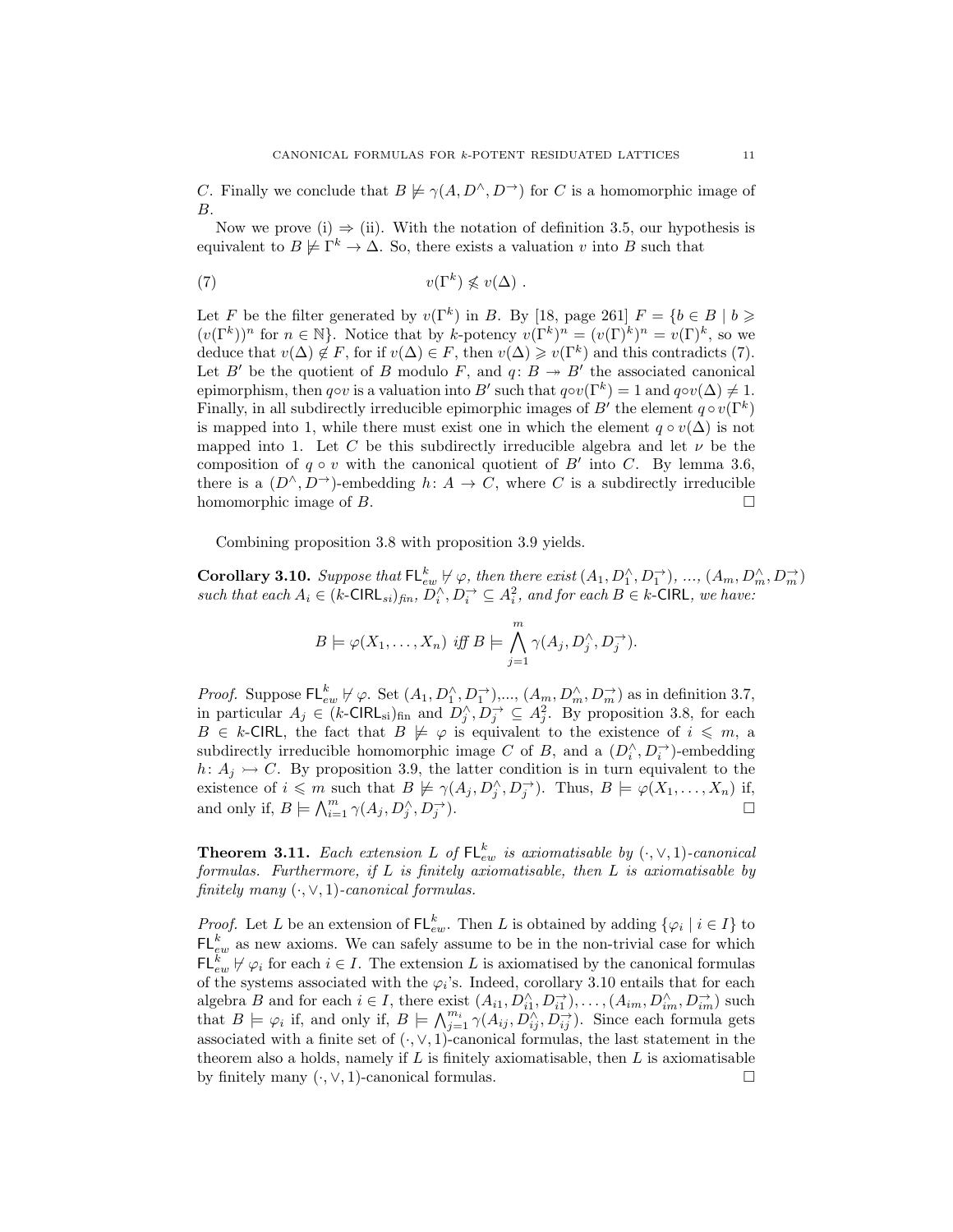### 4. STABLE  $k$ -POTENT LOGICS

<span id="page-11-0"></span>Fix a finite subdirectly irreducible algebra A in k-CIRL. Given a  $(\cdot, \vee, 1)$ -canonical formula  $\gamma(A, D^{\wedge}, D^{\rightarrow})$ , there are two obvious extreme cases to consider: when  $D^{\wedge} = D^{\rightarrow} = A^2$  and when  $D^{\wedge} = D^{\rightarrow} = \emptyset$ .

If  $D^{\wedge} = D^{\rightarrow} = A^2$ , then the  $(\cdot, \vee, 1)$ -canonical formula  $\gamma(A, D^{\wedge}, D^{\rightarrow})$  is the socalled *splitting formula* of A. The terminology is justified by the fact that, if  $V(A)$ is the variety generated by A and  $\mathbb{V}_A$  is the variety axiomatised by  $\gamma(A, A^2, A^2)$ , then  $(V(A), V_A)$  forms a *splitting pair* in the subvariety lattice of k-CIRL, namely that every subvariety of k-CIRL is either above  $\mathsf{V}(A)$  or below  $\mathbb{V}_A$ . Indeed, if  $\mathbb {V}$ is a subvariety of k-CIRL that it is not included in  $\mathbb{V}_A$ , then it contains some algebra B that is not in  $\mathbb{V}_A$ , namely  $B \not\models \gamma(A, A^2, A^2)$ . By proposition [3.9,](#page-9-8) for any  $B \in k$ -CIRL<sub>si</sub>, we have that  $B \not\models \gamma(A, A^2, A^2)$  if, and only if, A is isomorphic to a subalgebra of a homomorphic image of B. So,  $A \in V(B) \subseteq V$ , hence V contains  $V(A)$ . That every finite subdirectly irreducible algebra in k-CIRL defines a splitting was already observed in [\[18\]](#page-18-11), but here we give explicitly the corresponding identity axiomatising  $\mathbb{V}_A$ , which is only alluded to in [\[18\]](#page-18-11).

The existence of splitting formulas for these logics also follows from [\[16,](#page-18-15) Theorem 2.3], where it is proved that if a variety admits a ternary deductive term then one can write a splitting formula for every subdirectly irreducible finitely presented algebra A in this variety.

Splitting formulas and logics axiomatised by them (so-called join-splittings) in the setting of intermediate and modal logics have been thoroughly investigated (see, e.g., [\[12\]](#page-18-0) or [\[1,](#page-18-1) Sec. 5.3] for a short account). For an analysis of splitting algebras in CIRL we refer to [\[18,](#page-18-11) Ch. 10] and [\[21\]](#page-18-16), where it is proven that the only splitting algebra is the 2-element Boolean algebra.

Now we consider the case  $D^{\wedge} = D^{\rightarrow} = \emptyset$  and show that such formulas axiomatise a continuum of extensions of  $FL_{ew}^k$  with the finite model property. In doing this we follow [\[4,](#page-18-5) Sec. 4], where the same results are proven for intermediate logics.

Congruences in (commutative, integral) residuated lattices are in bijective correspondence with certain subsets called *deductive* filters. Given a congruence  $\theta$ , the corresponding deductive  $F_{\theta}$  is [1]<sub> $\theta$ </sub>, the equivalence class of 1; given a deductive filter F the corresponding congruence  $\theta_F$  is given by  $a \theta_F b$  iff  $a \to b, b \to a \in F$ . We begin with some observations on finitely generated deductive filters of algebras in  $k$ -CIRL.

**Lemma 4.1.** [\[18,](#page-18-11) p. 261] Let A be a residuated lattice and let  $B \subseteq A$ . The deductive filter generated by  $B \subseteq A$ , denoted by  $F(B)$ , is given by

$$
F(B) = \{x \in A \mid b_1 \cdot \ldots \cdot b_n \leq x \text{ for } b_1, ..., b_n \in B\}.
$$

<span id="page-11-2"></span><span id="page-11-1"></span>Lemma 4.2. Let  $A \in k$ -CIRL.

- (1) Each finitely generated filter of A is a principal lattice filter.
- <span id="page-11-3"></span>(2) If F is a finitely generated deductive filter of A and  $\theta_F$  the associated congruence, then a  $\theta_F$  b if, and only if,  $d \cdot a = d \cdot b$ , where  $d = minF$  is the minimum element of F.

*Proof.* To prove item [1](#page-11-1) suppose  $B \subseteq A$  is finite, say  $B = \{b_1, ..., b_n\}$ . Let us set  $d = b_1^k \cdot \ldots \cdot b_n^k$ . By lemma [4.2](#page-11-2) and the fact that A is commutative, integral, and  $k$ -potent,  $d$  is smaller or equal to any product of elements of  $B$  and obviously  $d \in F(B)$ . Hence we have that  $F(B) = \{x \in A \mid d \leq x\}.$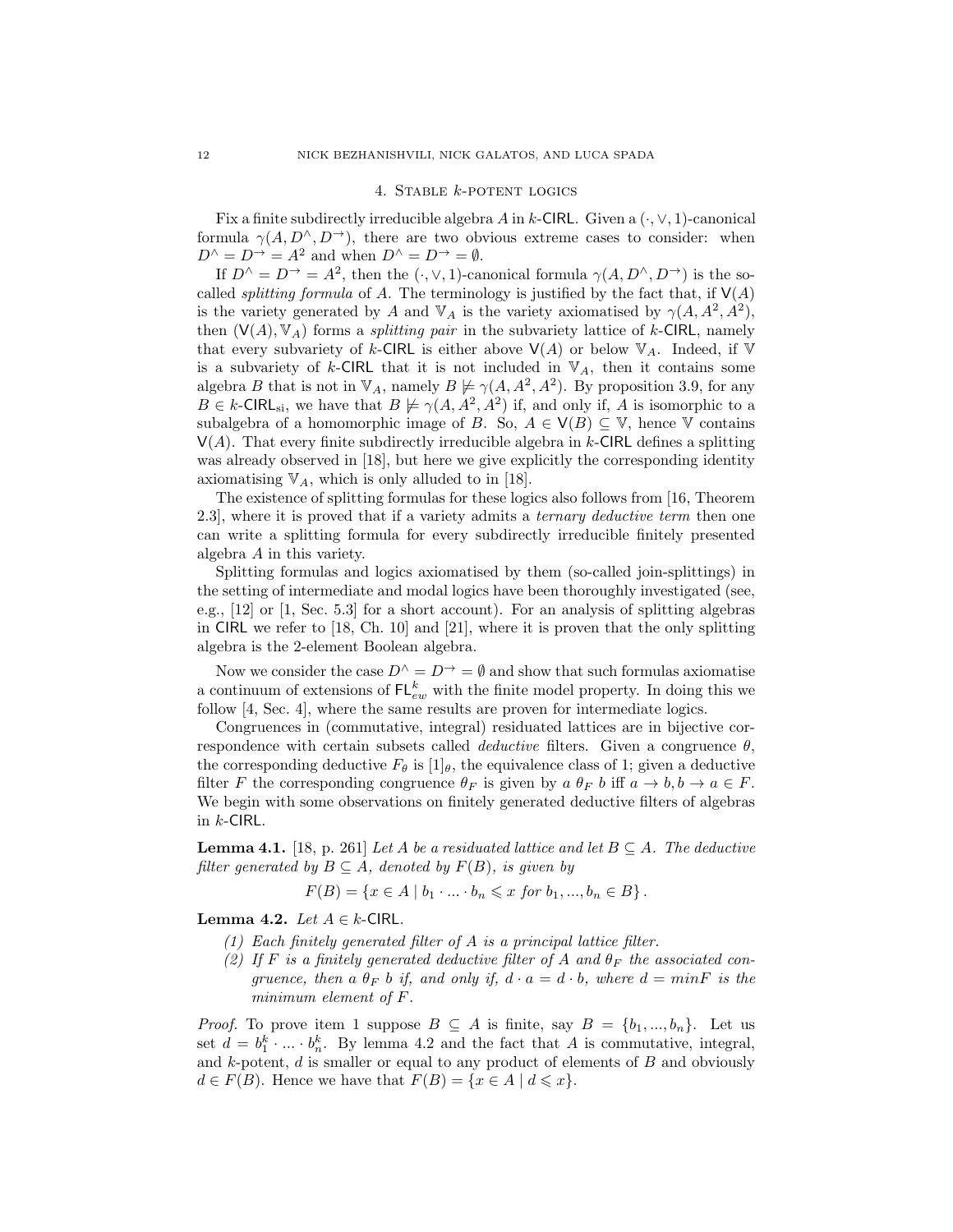For item [2,](#page-11-3) suppose that  $F = \{x \in A \mid d \leq x\}$ , and note that then d has to be idempotent. We have that a  $\theta_F$  b if, and only if  $a \to b, b \to a \in F$ , iff  $d \leq a \to$  $b, b \to a$  iff  $d \cdot a \leq b$  and  $d \cdot b \leq a$  iff  $d \cdot a = d \cdot b$ . For the last equivalence we used that  $d \cdot x \leq y$  iff  $d \cdot x \leq d \cdot y$ , which we justify now. The backward direction follows from the fact that  $d \cdot y \leq y$ , since  $d \leq 1$ ; the forward direction follows by multiplying by d to obtain  $d \cdot d \cdot x \leq d \cdot y$  and using the idempotency of d.

The above lemma can be used to derive a stronger condition from the configuration  $A \rightarrowtail C \leftarrow B$ , as we show in the next lemma.

<span id="page-12-0"></span>**Lemma 4.3.** Let  $A, B, C \in k$ -CIRL<sub>fin</sub>, A be subdirectly irreducible,  $f: B \rightarrow C$ be an epimorphism, and h:  $A \rightarrow C$  be a  $(\cdot, \vee, 1)$ -embedding. Then there exists a  $(\cdot, \vee, 1)$ -embedding g:  $A \rightarrow B$  such that  $f \circ g = h$ .



*Proof.* Note that, since B is finite,  $F = \ker(f)$  is necessarily finitely generated, so it has a minimum element d, by lemma [4.2\(](#page-11-2)1). We define  $Bd = \{b \cdot d \mid b \in B\}$ and we note that it is a  $(·, ∨)$ -subalgebra of B, since  $db_1 ∨ db_2 = d(b_1 ∨ b_2)$  and  $db_1 \cdot db_2 = db_1b_2$ , by the idempotency of d. Recall that  $C = B/F = \{ [b]_F \mid b \in B \}$ , and note that by lemma [4.2\(](#page-11-2)2) and the idempotency of d, for all  $b \in B$  we have b  $\theta_F$  db, namely  $[b]_F = [db]_F$ ; thus  $B/F = \{[db]_F | b \in B\} = \{[c]_F | c \in Bd\}.$ This proves that the map  $\phi : Bd \to B/F$ , given by  $\phi(x) = [x]_F$  is onto. It is also injective, since  $[db_1]_F = [db_2]_F$  implies  $db_1 \theta_F db_2$ , which yields  $ddb_1 = ddb_2$ , by lemma [4.2\(](#page-11-2)2), and  $db_1 = db_2$ , by the idempotency of d. By the definition of the operations on  $B/F$  it is clear that  $\phi$  is then a  $(\cdot, \vee)$ -homomorphism, so  $\phi$  is a (·, ∨)-isomorphism.

Composing the embedding  $h : A \to C$ , the natural isomorphism  $i : C \to B/F$ , the  $(\cdot, \vee)$ -isomorphism  $\phi^{-1}: B/F \to Bd$  and the inclusion  $in: Bd \to B$ , we get a  $(\cdot, \vee)$ -embedding  $g_d: A \to B$ ; namely  $g = in \circ \phi^{-1} \circ i \circ h$ . Also, since  $[b]_F = [db]_F$ , for all  $b \in B$ , we deduce that  $f \circ (in \circ \phi^{-1} \circ i) = id_C$ , and hence  $f \circ g_d = f \circ in \circ \phi^{-1} \circ i \circ h =$  $id_C \circ h = h.$ 

We now define  $g : A \to B$  by  $g(1) = 1$  and  $g(x) = g_d(x)$ , otherwise. Note that 1 is not the result of a product  $x \cdot y$  or a join  $x \vee y$ , for  $x, y \in A \setminus \{1\}$ , since A is subdirectly irreducible and so well-connected, hence g is still a  $(\cdot, \vee)$ -homomorphism, but it now also becomes a  $(\cdot, \vee, 1)$ -homomorphism. Finally, because 1 is not an element of  $Bd$ , g is actually a  $(\cdot, \vee, 1)$ -embedding. Finally,  $f \circ g = h$ , since  $f(g(1_A)) = f(1_B) =$  $1_C = h(1_A)$ , and for  $x \neq 1$ ,  $f(g(x)) = f(g_d(x)) = h(x)$ .

Let A be a finite algebra in k-CIRL. We let  $\gamma(A)$  denote the canonical formula  $\gamma(A,\emptyset,\emptyset).$ 

<span id="page-12-1"></span>**Theorem 4.4.** Let  $A, B \in k$ -CIRL<sub>si</sub>, with A finite. Then  $B \not\models \gamma(A)$  if, and only if, there is a  $(\cdot, \vee, 1)$ -embedding of A into B.

*Proof.* For the forward direction, if  $B \not\models \gamma(A)$ , then by lemma [3.2](#page-6-1) there is an  $S \in k$ -CIRL<sub>fin</sub> which  $(\cdot, \vee, 1)$ -embeds into B and refutes  $\gamma(A)$ . Since B is subdirectly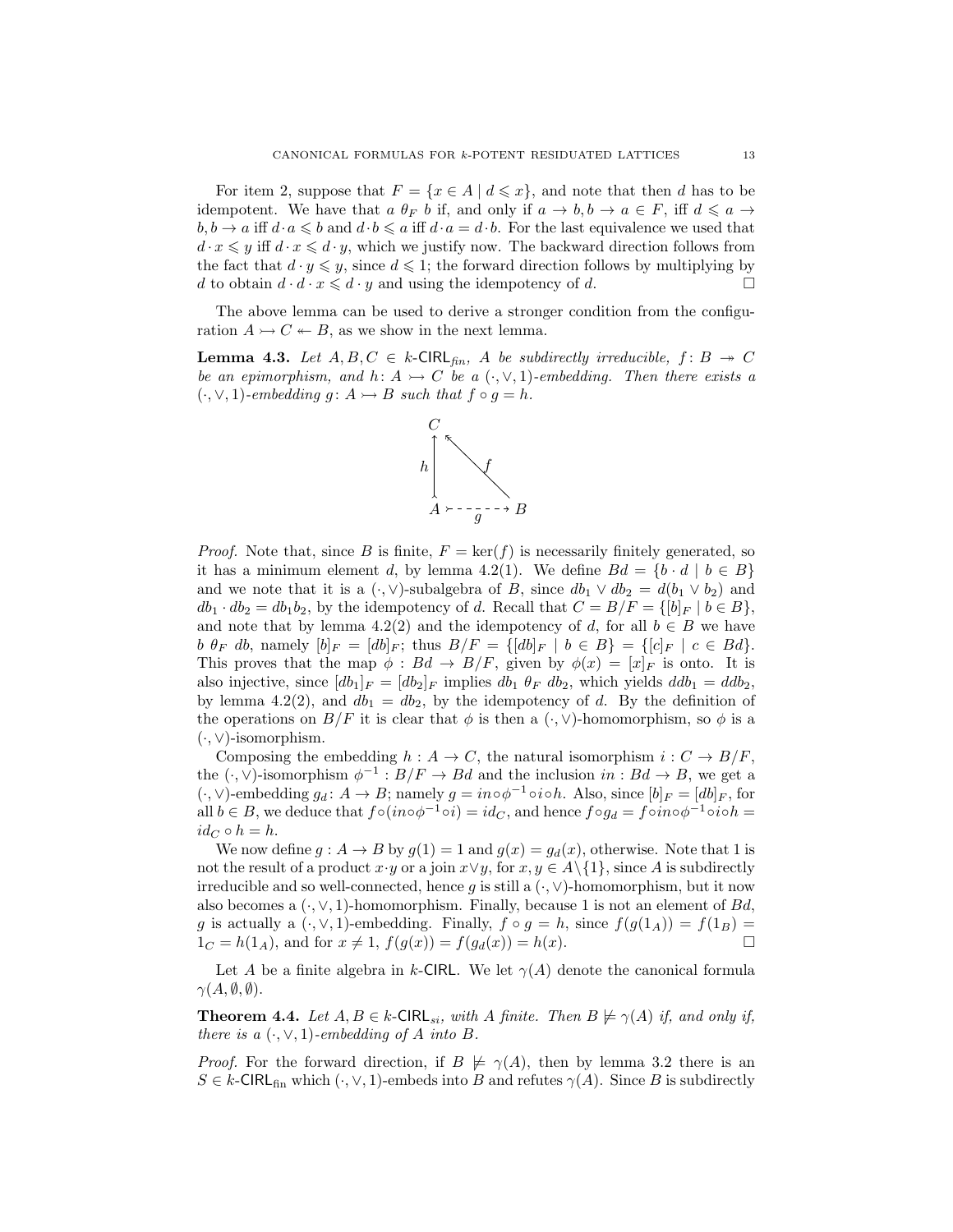irreducible and  $S$  is finite, by lemma [2.9,](#page-5-1)  $S$  is also subdirectly irreducible. Next, by proposition [3.9,](#page-9-8) there exists  $C$ , subdirectly irreducible homomorphic image of  $S$  and a  $(\cdot, \vee, 1)$ -embedding  $h: A \rightarrow C$ . Notice that C is finite, for it is a homomorphic image of S. By lemma [4.3,](#page-12-0) h lifts to a  $(\cdot, \vee, 1)$ -embedding  $g: A \rightarrow S$ . Since S is a  $(\cdot, \vee, 1)$ -sublattice of B, we conclude that g is a  $(\cdot, \vee, 1)$ -embedding of A into B.



The backward direction is an immediate consequence of lemma [3.6](#page-7-5) with  $D^{\wedge}$  =  $D^{\rightarrow} = \emptyset.$ 

**Remark 4.5.** The reason theorem [4.4](#page-12-1) holds only for  $D^{\wedge} = D^{\rightarrow} = \emptyset$  is that if  $D^{\wedge} \neq \emptyset$  or  $D^{\rightarrow} \neq \emptyset$ , then the  $(\cdot, \vee, 1)$ -embedding  $q: A \rightarrow B$  constructed in the proof of lemma [4.3](#page-12-0) may not preserve implications from  $D^{\rightarrow}$  or meets form  $D^{\wedge}$  even if  $h: A \rightarrowtail C$  preserves them.

We are ready to introduce stable extensions of  $\mathsf{FL}_{ew}^k$ .

**Definition 4.6.** Let V be a subvariety of k-CIRL. We call V *stable* if the class  $V_{si}$  of its subdirectly irreducible algebras is closed under subdirectly irreducible  $(\cdot, \vee, 1)$ subalgebras, namely if  $B \in V_{si}$ ,  $A \in k$ -CIRL<sub>si</sub> and A is a  $(\cdot, \vee, 1)$ -subalgebra of B, then  $A \in \mathbb{V}_{si}$ . Equivalently, since  $\mathbb{V}_{si}$  is closed under isomorphisms, the condition can be phrased in terms of  $(\cdot, \vee, 1)$ -embeddings, namely whenever  $A, B \in k$ -CIRL<sub>si</sub> and  $h: A \rightarrow B$  is a  $(\cdot, \vee, 1)$ -embedding,  $B \in \mathbb{V}$  entails  $A \in \mathbb{V}$ . Let L be an extension of  $\mathsf{FL}_{ew}^k$ . We say that L is stable if the equivalent algebraic semantics  $\mathbb{V}_L$  of L is stable.

It can be easily seen that stable extensions include all subvarieties axiomatised by  $(\cdot, \vee, 1)$ -equations. The latter ones correspond to simple structural rules, when considering extensions of  $FL_{ew}^k$ , and it is known, see for example [\[17\]](#page-18-7), that they all have the finite model property. Here we extend this result.

<span id="page-13-0"></span>**Theorem 4.7.** Each stable extension of  $FL_{ew}^k$  has the finite model property.

*Proof.* Let L be a stable extension of  $FL_{ew}^k$  and let  $L \not\vdash \varphi$ . Then, by Birkhoff theorem, there exists a subdirectly irreducible  $B \in V_L$  such that  $B \not\models \varphi$ . By lem-ma [3.2,](#page-6-1) there exists  $A \in k$ -CIRL such that A is a bounded  $(\cdot, \vee, 1)$ -sublattice of B and  $A \not\models \varphi$ . Moreover, as B is subdirectly irreducible, by lemma [2.9](#page-5-1) so is A. Since  $\mathbb{V}_L$  is stable,  $A \in \mathbb{V}_L$ , and as A is finite and  $A \not\models \varphi$ , we conclude that L has the finite model property.  $\Box$ 

In order to axiomatise stable  $k$ -potent logics, we recall the theory of frame-based formulas of [\[6,](#page-18-17) [7\]](#page-18-18). Although the theory was developed for frames, as was pointed out in [\[3\]](#page-18-2), dualizing frame-based formulas yields algebra-based formulas that we use here.

<span id="page-13-1"></span>**Definition 4.8.** Let K be a class of s.i. algebras. We call  $\preceq$  an *algebra order* on K if it is a reflexive and transitive relation on  $K$  and has the following properties: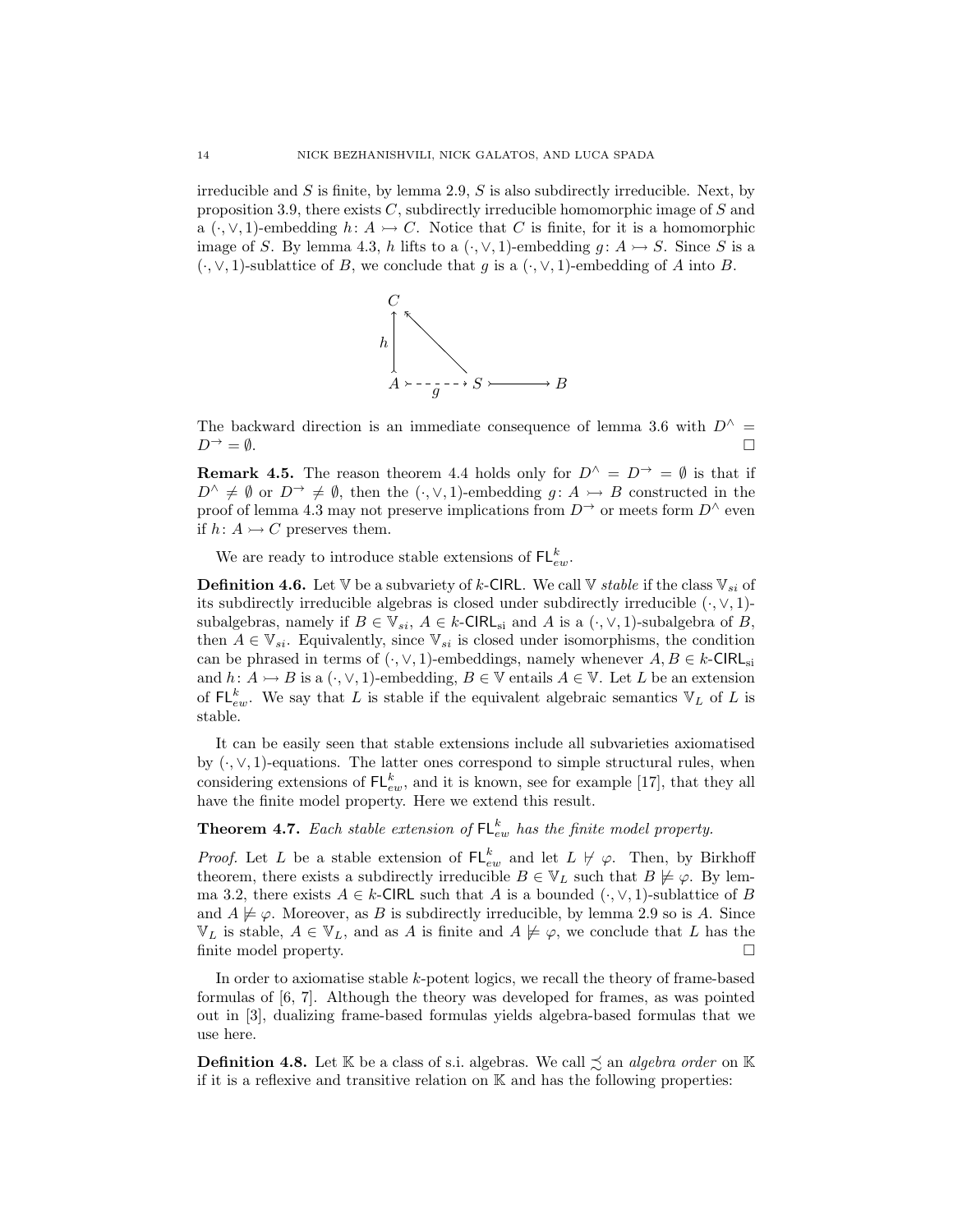- <span id="page-14-5"></span>([1](#page-14-0)) If  $A, B \in \mathbb{K}$ , B is finite, and  $A \prec B$ , then  $|A| < |B|$ .<sup>1</sup>
- <span id="page-14-3"></span>(2) If  $A \in \mathbb{K}$  is finite, then there exists a formula  $\zeta(A)$  such that for each  $B \in \mathbb{K}$ , we have  $A \precsim B$  if, and only if,  $B \not\models \zeta(A)$ .

The formula  $\zeta(A)$  is called the *algebra-based formula* of A for  $\preceq$ .

The following criterion of axiomatisability by algebra-based formulas is a straightforward generalisation of [\[7,](#page-18-18) Theorem 3.9] (see also [\[6,](#page-18-17) Theorem 3.4.12] and [\[3,](#page-18-2) Theorem 7.2]).

<span id="page-14-6"></span>**Theorem 4.9.** Let  $K \subseteq K'$  be classes of s.i. algebras and  $\precsim$  be an algebra order on  $K'$ . Then K is axiomatised, relatively to  $K'$ , by algebra-based formulas for  $\precsim$  if, and only if,

<span id="page-14-1"></span>(a)  $\mathbb K$  is a down-set of  $\mathbb K'$  with regard to  $\precsim$ .

<span id="page-14-2"></span>(b) For each  $B \in \mathbb{K}' \setminus \mathbb{K}$ , there exists a finite  $A \in \mathbb{K}' \setminus \mathbb{K}$  such that  $A \precsim B$ .

If [\(a\)](#page-14-1) and [\(b\)](#page-14-2) are satisfied, then  $K$  is axiomatised by the algebra-based formulas of the  $\preceq$ -minimal elements of  $\mathbb{K}' \setminus \mathbb{K}$ .

*Proof.* For the forward direction, suppose  $\mathbb K$  is axiomatised, relatively to  $\mathbb K'$ , by algebra-based formulas for  $\precsim$ . Let  $\{\zeta(A_i) \mid i \in I\}$  be such an axiomatisation for K with  $\{A_i \mid i \in I\}$  a family of finite, s.i. algebras in K'. We start by showing that K is a  $\preceq$ -down set. Suppose that  $A, B \in \mathbb{K}'$ ,  $A \preceq B$ ,  $B \in \mathbb{K}$  and, by way of contradiction,  $A \notin \mathbb{K}$ . Then, there exists some  $i \in I$  such that  $A \not\models \zeta(A_i)$ . So, by definition [4.8](#page-13-1) item [2,](#page-14-3)  $A_i \precsim A$  and by transitivity  $A_i \precsim B$ . Again by definition 4.8 item [2,](#page-14-3) the latter fact gives  $B \not\models \zeta(A_i)$ , which contradicts  $B \in \mathbb{K}$ . Thus K is a  $\precsim$ -down set as in [\(a\)](#page-14-1). Similarly, if  $B \in K' \setminus K$ , then there exists  $i \in I$  such that  $B \not\models \zeta(A_i)$ , so by definition [4.8](#page-13-1) item [2,](#page-14-3)  $A_i \precsim B$ . Notice that  $A_i$  is finite s.i. and does not belong to K, as by reflexivity  $A_i \precsim A_i$ , so  $A_i \not\models \zeta(A_i)$ . This shows that also [\(b\)](#page-14-2) holds.

For the converse direction, suppose that [\(a\)](#page-14-1) and [\(b\)](#page-14-2) hold and consider the axiomatisation

<span id="page-14-4"></span>(8) 
$$
\{\zeta(A_i) \mid A_i \text{ is } a \precsim \text{-minimal element of } \mathbb{K}' \setminus \mathbb{K}\}.
$$

We prove that K is axiomatised by [\(8\)](#page-14-4). Let  $A \in \mathbb{K}$  and  $A_i$  be an arbitrary  $\precsim$ minimal element of  $\mathbb{K}' \setminus \mathbb{K}$ . Since by [\(a\)](#page-14-1)  $\mathbb{K}$  is a down set,  $A_i \not\preceq A$ . But then, by definition [4.8](#page-13-1) item [2,](#page-14-3)  $A \models \zeta(A_i)$ . As  $A_i$  was arbitrary, A validates all formulas in [\(8\)](#page-14-4). Vice versa, if  $A \notin \mathbb{K}$  then by [\(b\)](#page-14-2), there exists a finite  $B \in \mathbb{K}' \setminus \mathbb{K}$  such that  $B \precsim A$ . Suppose that there is  $C \precsim B$ , then either C is isomorphic to B or  $C \precsim B$ , hence by item [1](#page-14-5) in definition [4.8,](#page-13-1)  $|C|$  <  $|B|$ . Since B is finite, there must be a  $\precsim$ -minimal algebra below B, say  $A_i$ , such that  $A_i \precsim B$ . But then, by transitivity,  $A_i \precsim A$ . Therefore,  $A \not\models \zeta(A_i)$ , which finishes the proof.

We are ready to prove that stable  $k$ -potent logics are axiomatised by formulas of the form  $\gamma(A)$ .

**Theorem 4.10.** An extension L of  $FL_{ew}^k$  is stable if, and only if, there is a family  $\{A_i \mid i \in I\}$  of algebras in  $(k\text{-CIRL}_{si})_{fin}$  such that L is axiomatised by  $\{\gamma(A_i) \mid i \in I\}$ I}.

<span id="page-14-0"></span><sup>&</sup>lt;sup>1</sup>For  $A, B \in \mathbb{K}$ , we write  $A \prec B$  if  $A \preceq B$  and A and B are not isomorphic.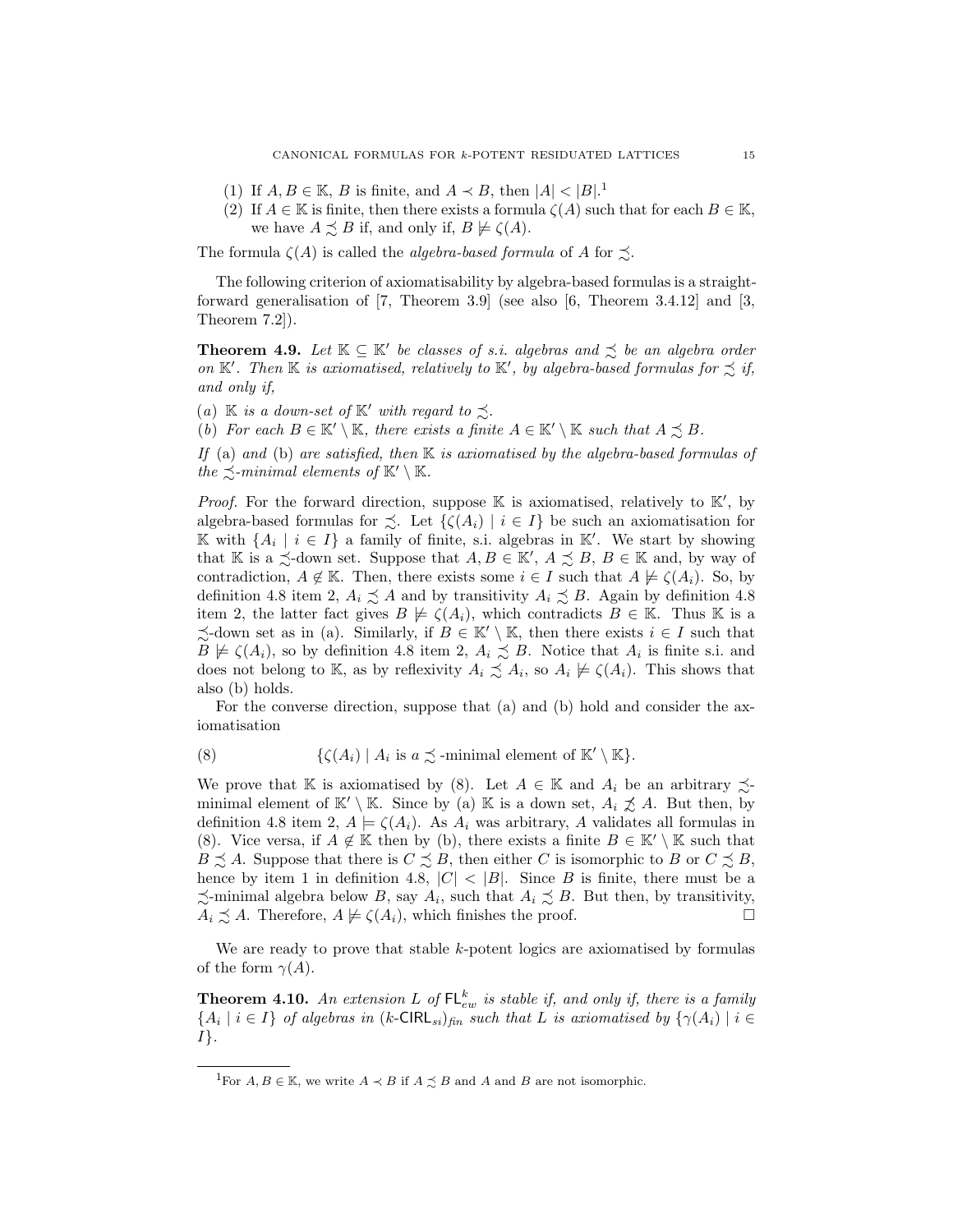*Proof.* First suppose that there is a family  $\{A_i \mid i \in I\}$  of algebras in  $(k\text{-CIRL}_{si})_{fin}$ such that  $L = \mathsf{FL}_{ew}^k + \{ \gamma(A_i) \mid i \in I \}$ . Let  $A, B \in k$ -CIRL<sub>si</sub>,  $h: A \rightarrowtail B$  be a  $(\cdot, \vee, 1)$ embedding, and  $B \in \mathbb{V}_L$ . If  $A \notin \mathbb{V}_L$ , then there exists  $i \in I$  such that  $A \not\models \gamma(A_i)$ . By theorem [4.4,](#page-12-1) there exists a  $(·, ∨, 1)$ -embedding  $h_i: A_i \rightarrow A$ . Therefore,  $h \circ h_i$  is a ( $\cdot$ ,  $\vee$ , 1)-embedding of  $A_i$  into B. Applying theorem [4.4](#page-12-1) again yields  $B \not\models \gamma(A_i)$ , so  $B \notin \mathbb{V}_L$ . The obtained contradiction proves that  $\mathbb{V}_L$  is stable. We conclude that L is stable.

Conversely, suppose that L is stable. Define  $\precsim$  on k-CIRL<sub>si</sub> by  $A \precsim B$  if there is a  $(\cdot, \vee, 1)$ -embedding from A into B. It is straightforward to see that  $\precsim$  is reflexive and transitive. To see that  $\precsim$  is an algebra order, observe that condition (1) of de-finition [4.8](#page-13-1) is satisfied trivially. For condition (2), if  $A, B \in k$ -CIRL<sub>si</sub> with A finite, theorem [4.4](#page-12-1) yields that  $A \precsim B$  if, and only if,  $B \not\models \gamma(A)$ . Therefore,  $\precsim$  is an algebra order on k-CIRL<sub>si</sub> and  $\gamma(A)$  is the algebra-based formula of A for  $\preceq$ . It is left to verify that  $\precsim$  satisfies conditions (a) and (b) of theorem [4.9.](#page-14-6) Since  $V_L$  is stable,  $(\mathbb{V}_L)_{\mathsf{si}}$  is a down-set of k-CIRL<sub>si</sub>, and so  $\precsim$  satisfies condition (a). For condition (b), let  $B \in k$ -CIRL<sub>si</sub>  $(\mathbb{V}_L)_{\mathbf{s}i}$ . Then  $B \not\models L$ , and so  $B \not\models \varphi$  for some theorem  $\varphi$  of L. By lemma [3.2,](#page-6-1) there is  $A \in (k\text{-CIRL}_{\text{si}})_{\text{fin}}$  such that A is a  $(\cdot, \vee, 1)$ -sublattice of B and  $A \not\models \varphi$ . This implies that  $A \in k$ -CIRL<sub>si</sub>  $\setminus (\mathbb{V}_L)_{\mathsf{si}}$  and  $A \precsim B$ . Thus,  $\precsim$  satisfies condition (b), and hence, by theorem [4.9,](#page-14-6) the family

$$
\{\gamma(A) \mid A \text{ is a } \preceq \text{minimal element of } k\text{-CIRL}_{si} \setminus (\mathbb{V}_L)_{si}\}\
$$

axiomatises  $L$ .

We conclude this section by noting that the cardinality of stable extensions of  $\mathsf{FL}_{ew}^k$  is that of the continuum. This result directly follows from the fact that there is already a continuum of stable extensions of the intuitionistic propositional calculus IPC, and IPC is an extension of  $FL_{ew}^k$ . One may also wonder what is the cardinality of the interval between  $\mathsf{FL}^k_{ew}$  and IPC. For showing that there is a continuum of such logics it is sufficient to construct an infinite  $\precsim$ -antichain of algebras  $(k\text{-CIRL}_{si})_{fin}$ that are not Heyting algebras, and then apply the standard argument using stable formulas (see e.g., [\[19\]](#page-18-19), [\[12,](#page-18-0) Theorem 11.19], [\[7,](#page-18-18) Theorem 3.14], [\[6,](#page-18-17) Theorem 3.4.18], [\[4\]](#page-18-5)). Such anti-chains are easier to construct in the varieties of Heyting and modal algebras since these algebras admit a dual representation via finite Kripke frames and for these structures the techniques of combinatorial set-theory apply. While conjecturing that such an antichain exists, we leave it as an open problem here.

#### 5. Examples

<span id="page-15-0"></span>We give here some applications of the results in the previous sections.

5.1. Pre-linear k-potent commutative, integral, residuated lattices. Consider the class Lin of linearly ordered algebras in k-CIRL. We illustrate our results by providing an alternative to the known (see [\[18\]](#page-18-11), for example) axiomatisation for the variety  $V(\text{Lin})$  generated by Lin.

It is known that the subdirectly irreducible algebras in V(Lin) are linearly ordered, see [\[18\]](#page-18-11), for example. Consider now the following lattices: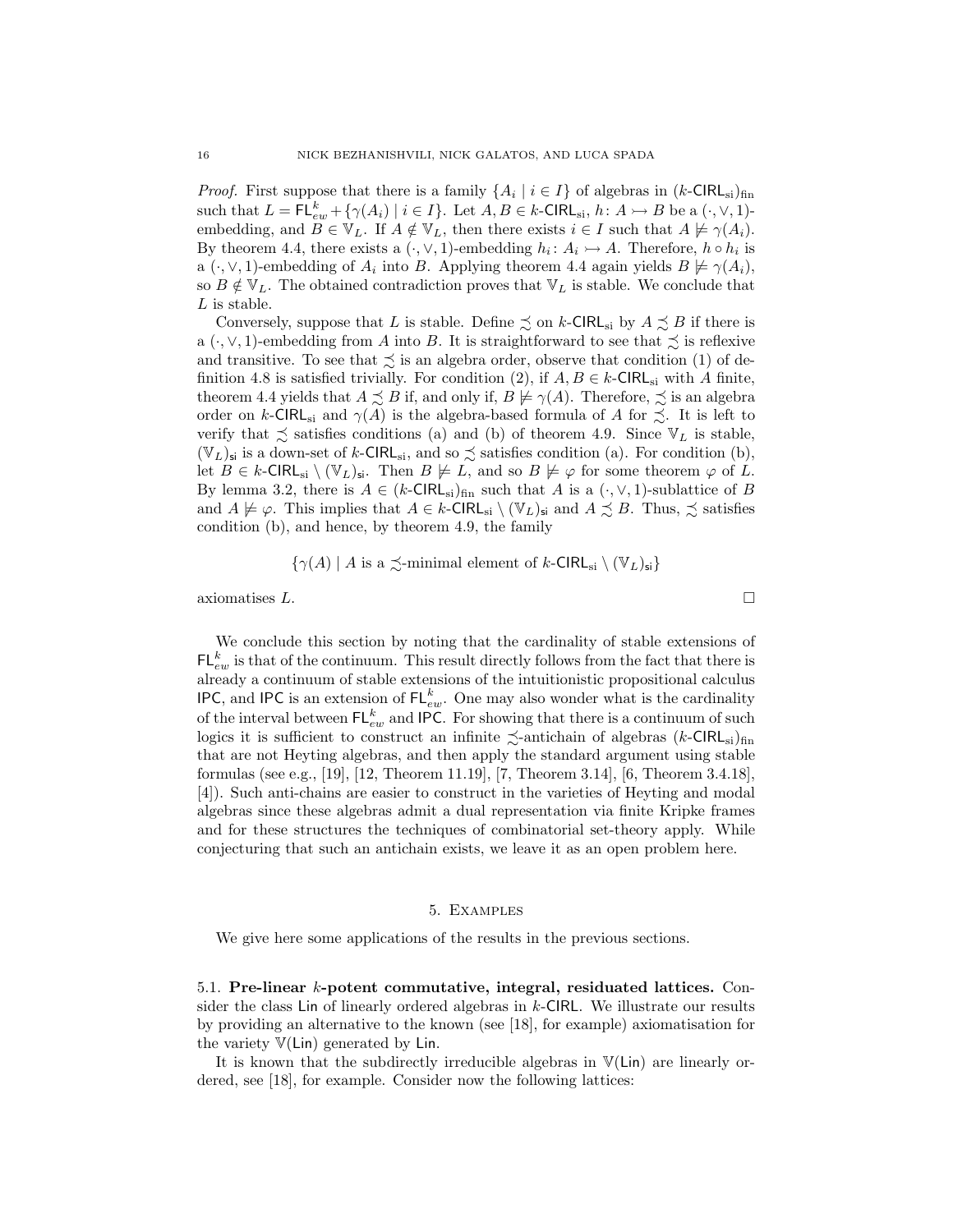

Let  $\mathbb{A}_i$  denote the class of all algebras in k-CIRL whose lattice reduct is  $A_i$ .

<span id="page-16-0"></span>**Lemma 5.1.** An algebra  $B \in k$ -CIRL<sub>si</sub> does not belong to  $\mathbb{V}$ (Lin) if, and only if, for some  $A \in \mathbb{A}_{k^2}$ ,  $A \rightarrow B$ , where  $D = (\emptyset, \emptyset)$ .

*Proof.* Every ∨-embedding is clearly also an order embedding (it preserves and reflects the order), so clearly none of the algebras based on  $A_{k^2}$  D-embeds in B.

Vice versa, if  $B \notin \mathbb{V}(\text{Lin})$  then B is not linearly ordered, hence there must be at least two incomparable elements in  $B$ . Consider the set  $Y$  of all possible product combinations of these two elements. By  $k$ -potency the set Y is finite, hence there must exist elements  $c, d$  which are minimally incomparable, i.e.  $c$  and d are incomparable and there exists no pair of incomparable elements  $e, d$ , with  $e < c$  or  $d < b$ . Notice that if an element e is below either c or d, then it must be also below the other, for otherwise the new pair given by  $e$  and the incomparable element would contradict the minimality of c, d; so the sets  ${b \in B \mid b < c}$  and  ${b \in B \mid b < d}$  are equal and totally-ordered. We claim that the set

$$
J := \{1, c \lor d\} \cup \{e \in Y \mid e \leq c, d\}
$$

is a  $(·, ∨, 1)$ -subalgebra of B. The closure under  $∨$  and 1 is obvious. To see that it is also closed under · notice that  $c^m \cdot d^m \leqslant c$ , d for all  $m \leqslant k$  and  $c \cdot (c \vee d) = c^2 \vee cd$ , where both  $c^2$  and cd are below c, hence their join belongs to J. It is straightforward that the cardinality of J cannot exceed  $k^2 + 2$ . So J is isomorphic to one of the  $A_i$ in our list.

The result follows from seeing that every algebra in  $\mathbb{A}_i$  for  $i \leq k^2$  embeds in some algebra in  $A_{k^2}$ . Indeed, given any algebra A in k-CIRL we can construct a new algebra  $2[A]$  (also denoted by  $2 \oplus A$ ) that has one new bottom element, is still in k-CIRL and has A as a subalgebra; see [\[18\]](#page-18-11) for details. Iterating this construction we see that we can construct an algebra based on  $A_{k^2}$  as a superalgebra.  $\Box$ 

## <span id="page-16-1"></span>**Theorem 5.2.** The variety  $\mathbb{V}(\text{Lin})$  is axiomatised over k-CIRL by  $\{\gamma(A) \mid A \in \mathbb{A}_{k^2}\}.$

Proof. Call G the variety axiomatised by the above set of formulas. Notice that, by theorem [4.4,](#page-12-1) a subdirectly irreducible algebra  $B$  belongs to  $G$  if, and only if, for no  $A \in \mathbb{A}_{k^2}$  does it happen that  $A \rightarrow B$ . By lemma [5.1](#page-16-0) this happens if, and only if,  $B$  is a subdirectly irreducible algebra in  $V(\text{Lin})$ . So, the subdirectly irreducible algebras in G and  $\mathbb{V}(\text{Lin})$  coincide and this readily implies that  $G = \mathbb{V}(\text{Lin})$ .

We obtain directly from theorem [5.2](#page-16-1) and theorem [4.7](#page-13-0) the following known result; see [\[18\]](#page-18-11).

**Corollary 5.3.** The variety  $V(\text{Lin})$  has the finite model property.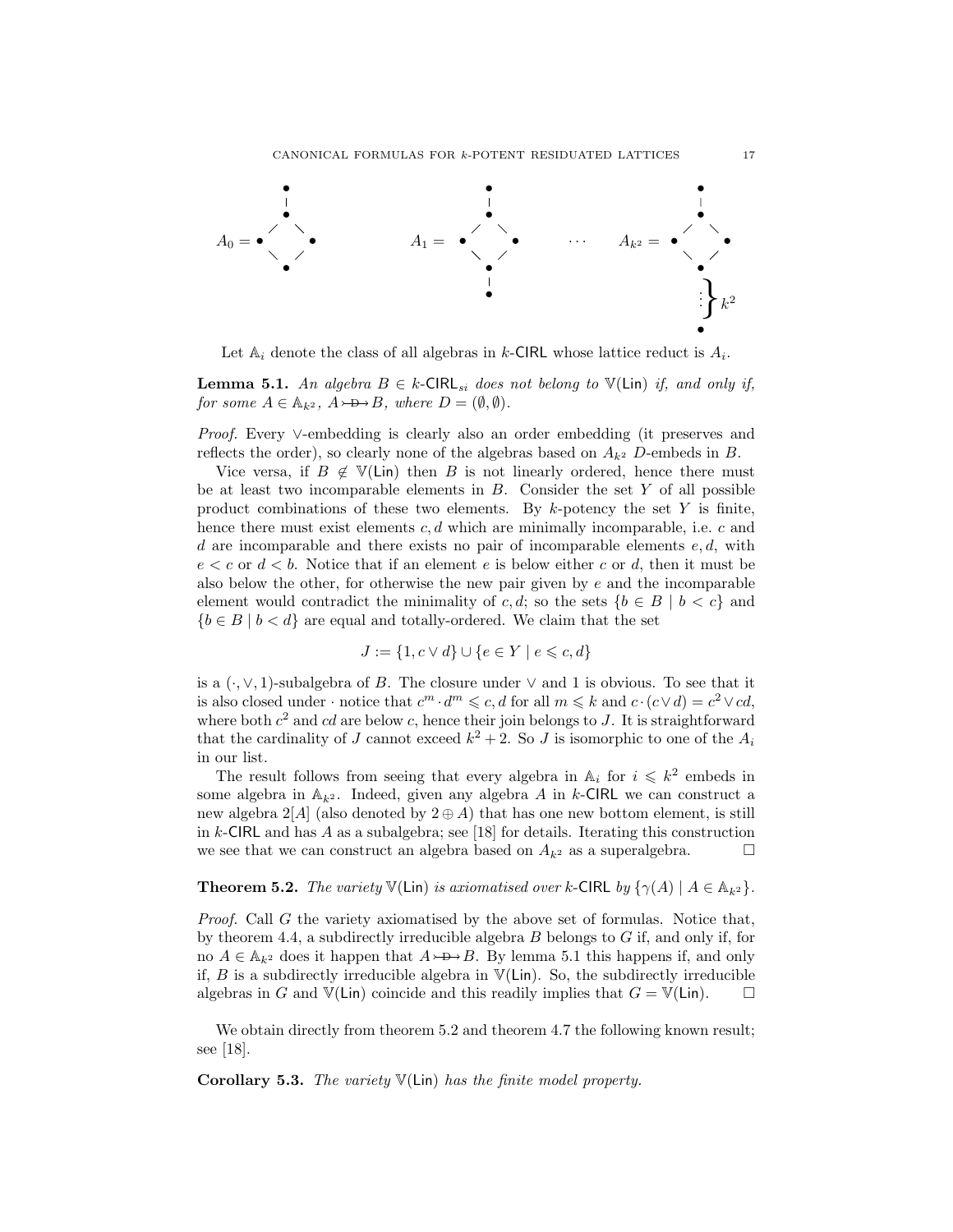This example also underlines the difference between k-CIRL and Heyting algebras. Note that the variety of linear Heyting algebras are axiomatised by taking the stable formulas of only  $A_0$  and  $A_1$  [\[4\]](#page-18-5).

5.2. Pre-linear k-CIRL-algebras of bounded height. We want to axiomatise the variety generated by the class  $\text{Lin}_{\leq h}$  of all linearly ordered algebras in k-CIRL of cardinality at most h. Actually, the variety is also generated by the class  $\text{Lin}_h$  of all linearly ordered algebras in  $k$ -CIRL of cardinality exactly  $h$ , given the construction  $A \mapsto 2[A]$  mentioned in the last proof, under which every algebra in Lin<sub> $\leq h$ </sub> can be embedded in an algebra in  $\text{Lin}_h$ . As in the previous subsection, we look for a minimal set of algebras S such that for any  $B \in k$ -CIRL<sub>si</sub>,  $B \in \mathbb{V}(\text{Lin}_h)$  if, and only if, none of the algebras in S D-embeds into B, with  $D = (\emptyset, \emptyset)$ . It is easy to see that in the case of Heyting algebras it suffices to take as elements of S the algebras  $A_1$  and  $A_2$  from the previous subsection, plus the linearly ordered Heyting algebra with  $h + 1$  elements. In our case, there are numerous linearly ordered algebras in k-CIRL with  $h + 1$  elements, forming the class  $\text{Lin}_{h+1}$ .

**Lemma 5.4.** An algebra  $B \in k$ -CIRL<sub>si</sub> does not belong to  $\mathbb{V}(\text{Lin}_h)$  if, and only if, some algebra in  $\text{Lin}_{h+1} \cup \mathbb{A}_{k^2}$  D-embeds into B, where  $D = (\emptyset, \emptyset)$ .

*Proof.* The subdirectly irreducible algebras  $V(\text{Lin}_h)$  are totally ordered, so clearly no algebra in  $\mathbb{A}_{k^2}$  embeds into any of them. Also, no algebra in  $\mathsf{Lin}_{h+1}$  embeds either, as it has more elements.

Conversely, if  $B \notin \mathbb{V}(\mathsf{Lin}_h)$  then either B is not linearly ordered, hence some algebra from  $A_{k^2}$  can be embedded in it, as seen in the proof of lemma [5.1,](#page-16-0) or otherwise B is linearly ordered with more than h elements. Consider the bottom  $h$ many elements of B together with  $1_B$ , and note that they form a  $(·, ∨, 1)$  subalgebra of B and they also can be uniquely expanded into an algebra in  $\text{Lin}_h$ .

As above we can obtain the following result.

**Theorem 5.5.** The variety  $\mathbb{V}(\text{Lin}_h)$  is axiomatised over k-CIRL by  $\{\gamma(A) \mid A \in$  $\text{Lin}_h \cup \mathbb{A}_{k^2}$ . The variety  $\mathbb{V}(\text{Lin}_h)$  has the finite model property.

The above results are sensitive to the absence of a bottom element in the signature, as it allows us to embed  $A_i$  into  $A_j$ , for  $i \leq j$ , and similarly for the case of  $\text{Lin}_{\leq h}$ . In case we have the bottom element in the signature the results need to be modified slightly to consider all the algebras in  $k$ -CIRL that are based on some  $A_i$ , for  $i \leq k^2$ . This is actually already noticeable for Heyting algebras, for which both  $A_2$  and  $A_1$  need to be considered, while for the bottom-free reducts, known as Brouwerian algebras, just  $A_2$  would be enough.

### 6. Further directions

We conclude the paper with a list of possible future generalisations and open problems.

- (1) One can try to drop integrality  $x \leq 1$ , as we can use [\[18,](#page-18-11) Lemma 3.60] to obtain that 1 has a unique second-last element s. Now,  $1 \nleq x$  does not imply  $x \leq s$ , however, it means that  $x \wedge 1 \leq s$ , so one can modify the canonical formulas accordingly by adding a  $\wedge 1$ .
- (2) The  $(\wedge, \rightarrow, 0)$ -fragment of Heyting algebras has been used also to find different canonical formulas [\[1\]](#page-18-1). We wonder what would be the equivalent of that in the case of  $k$ -CIRL.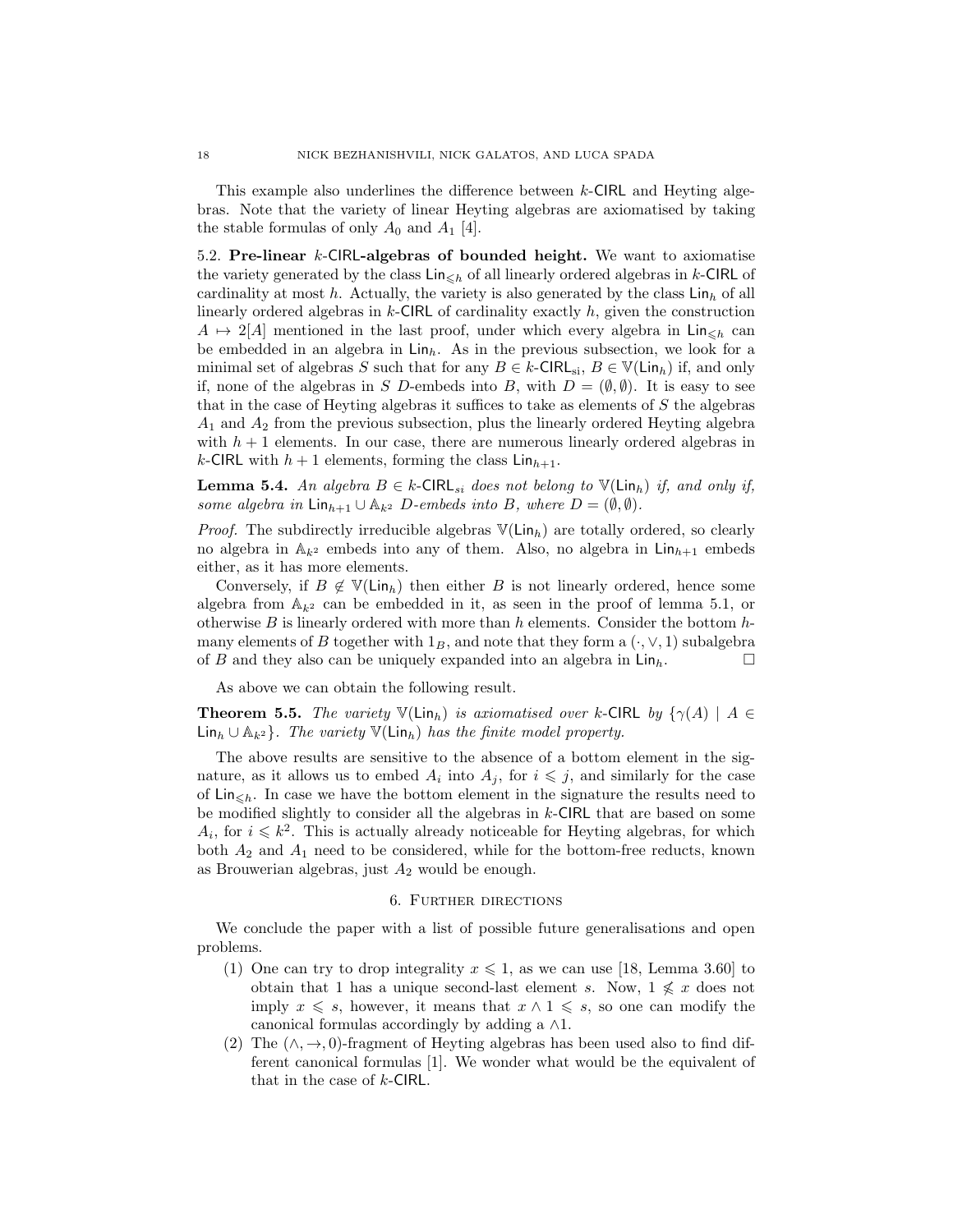- (3) Dropping commutativity, one can still get local finiteness from n-potency and e.g., the following axiom:  $xyz = xxy$ . However we do not know whether subdirectly irreducible algebras in this class can still be characterised as the ones with a unique second-last element.
- (4) In order to remove the need of unique second-last element one can work with rules instead that with axioms see [\[20\]](#page-18-20) and [\[5\]](#page-18-4) for similar results for modal logics.

#### **REFERENCES**

- <span id="page-18-1"></span>[1] G. Bezhanishvili and N. Bezhanishvili. An algebraic approach to canonical formulas: Intuitionistic case. Rev. Symb. Log., 2(3):517–549, 2009.
- <span id="page-18-3"></span>[2] G. Bezhanishvili and N. Bezhanishvili. An algebraic approach to canonical formulas: modal case. Studia Logica, 99(1-3):93–125, 2011.
- <span id="page-18-2"></span>[3] G. Bezhanishvili and N. Bezhanishvili. Canonical formulas for wK4. Rev. Symb. Log., 5(4):731–762, 2012.
- <span id="page-18-5"></span>[4] G. Bezhanishvili and N. Bezhanishvili. Locally finite reducts of Heyting algebras and canonical formulas. Notre Dame Journal of Formal Logic, 2016. To appear. Available as Utrecht University Logic Group Preprint Series Report 2013-305.
- <span id="page-18-4"></span>[5] G. Bezhanishvili, N. Bezhanishvili, and R. Iemhoff. Stable canonical rules. J. Symbolic Logic, 2014. To appear. Available as ILLC Preprint Series Report PP-2014-08.
- <span id="page-18-17"></span>[6] N. Bezhanishvili. Lattices of Intermediate and Cylindric Modal Logics. PhD thesis, University of Amsterdam, 2006.
- <span id="page-18-18"></span>[7] N. Bezhanishvili. Frame based formulas for intermediate logics. Studia Logica, 90:139–159, 2008.
- <span id="page-18-6"></span>[8] N. Bezhanishvili and S. Ghilardi. Multiple-conclusion rules, hypersequents syntax and step frames. In R. Gore, B. Kooi, and A. Kurucz, editors, Advances in Modal Logic (AiML 2014), pages 54–61. College Publications, 2014.
- <span id="page-18-13"></span>[9] W. J. Blok and D. Pigozzi. Algebraizable logics. Memoirs of the American Mathematical Society, 77(396), 1989.
- <span id="page-18-12"></span>[10] W. J. Blok and C. J. Van Alten. The finite embeddability property for residuated lattices, pocrims and BCK-algebras. Algebra Universalis, 48(3):253–271, 2002.
- <span id="page-18-14"></span>[11] S. Burris and H. P. Sankappanavar. A course in universal algebra, volume 78 of Graduate Texts in Mathematics. Springer-Verlag, New York-Berlin, 1981.
- <span id="page-18-0"></span>[12] A. Chagrov and M. Zakharyaschev. *Modal logic*, volume 35 of Oxford Logic Guides. The Clarendon Press, New York, 1997.
- <span id="page-18-8"></span>[13] A. Ciabattoni, N. Galatos, and K. Terui. From axioms to analytic rules in nonclassical logics. Proceedings of LICS'08, pages 229–240, 2008.
- <span id="page-18-9"></span>[14] A. Ciabattoni, N. Galatos, and K. Terui. Macneille completions of fl-algebras. Algebra Universalis, 66(4):405–420, 2011.
- <span id="page-18-10"></span>[15] A. Ciabattoni, N. Galatos, and K. Terui. Algebraic proof theory for substructural logics: cut-elimination and completions. Ann. Pure Appl. Logic, 163(3):266–290, 2012.
- <span id="page-18-15"></span>[16] A. Citkin. Characteristic formulas 50 years later (an algebraic account). Arxiv, 2014.
- <span id="page-18-7"></span>[17] N. Galatos and P. Jipsen. Residuated frames with applications to decidability. Transactions of the American Mathematical Society, 365:1219–1249, 2013.
- <span id="page-18-11"></span>[18] N. Galatos, P. Jipsen, T. Kowalski, and H. Ono. Residuated Lattices: An Algebraic Glimpse at Substructural Logics: An Algebraic Glimpse at Substructural Logics, volume 151. Access Online via Elsevier, 2007.
- <span id="page-18-19"></span>[19] V. Jankov. The construction of a sequence of strongly independent superintuitionistic propositional calculi. Soviet Math. Dokl., 9:806–807, 1968.
- <span id="page-18-20"></span>E. Jeřábek. Canonical rules. J. Symbolic Logic, 74(4):1171–1205, 2009.
- <span id="page-18-16"></span>[21] T. Kowalski and H. Ono. Splittings in the variety of residuated lattices. Algebra Universalis, 44(3):283–298, 2000.